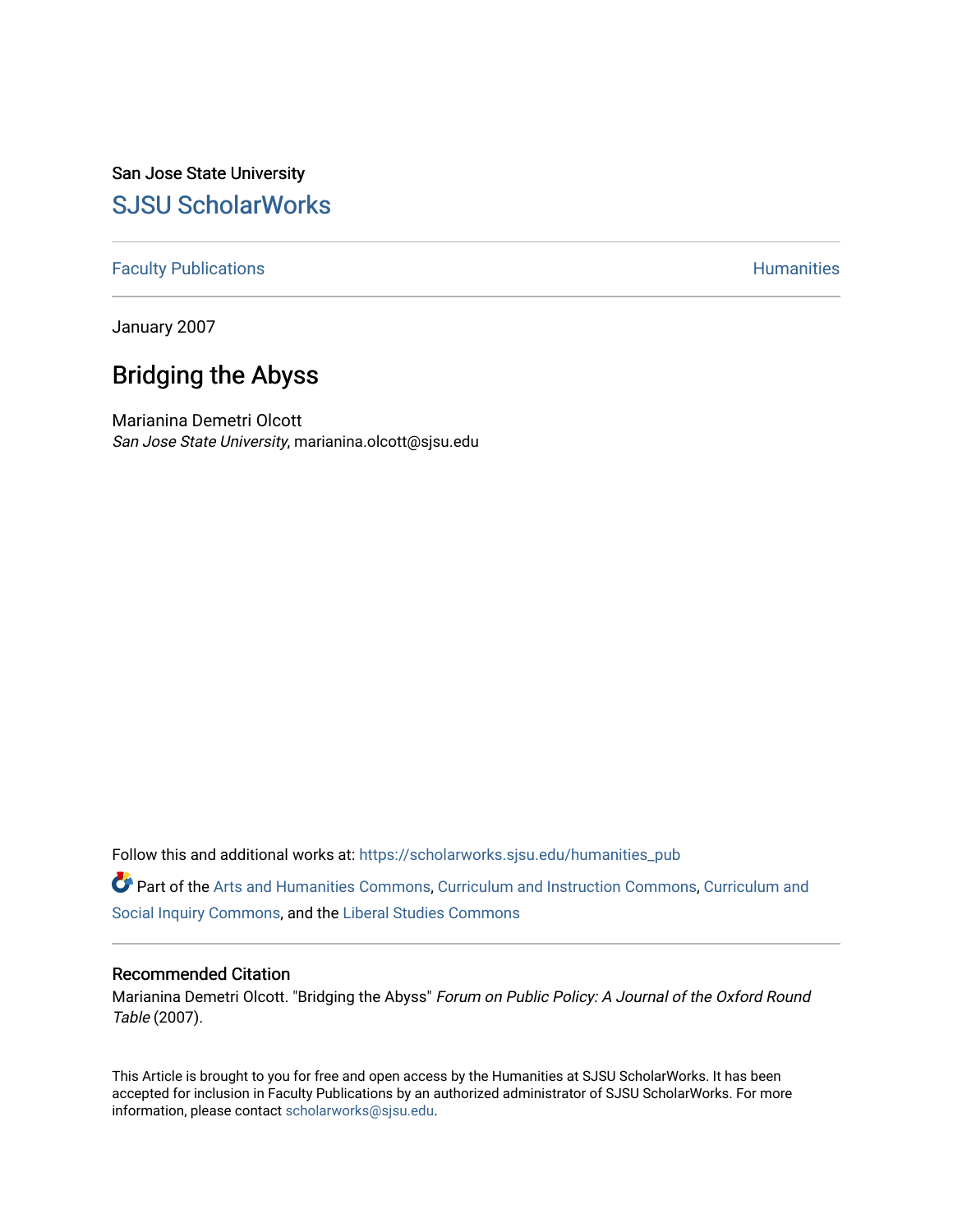*Bridging the Abyss*: A Paper presented to the Oxford Round Table, July 2006 by Dr. Marianina Olcott, coordinator of the Humanities Honors Program, San Jose State University, San Jose, California, 95192-0092 Tel. 408 924 - 4455.

Email: [marianina.olcott@email.sjsu.edu](mailto:marianina.olcott@email.sjsu.edu)

# Bridging the Abyss

#### Abstract:

*This paper seeks to explain the epistemological bases for the two cultures and to show why this disciplinary divide continues to plague American academic culture. Next, we discuss strategies for bridging the two cultures through general education curricula which promote mutual understanding of the two cultures while educating students in basic skills. Evidence is presented which shows the efficacy of these integrative, interdisciplinary curricula. In conclusion, we briefly mention some collaborative research efforts which indicate the enduring effects that such an education may have*.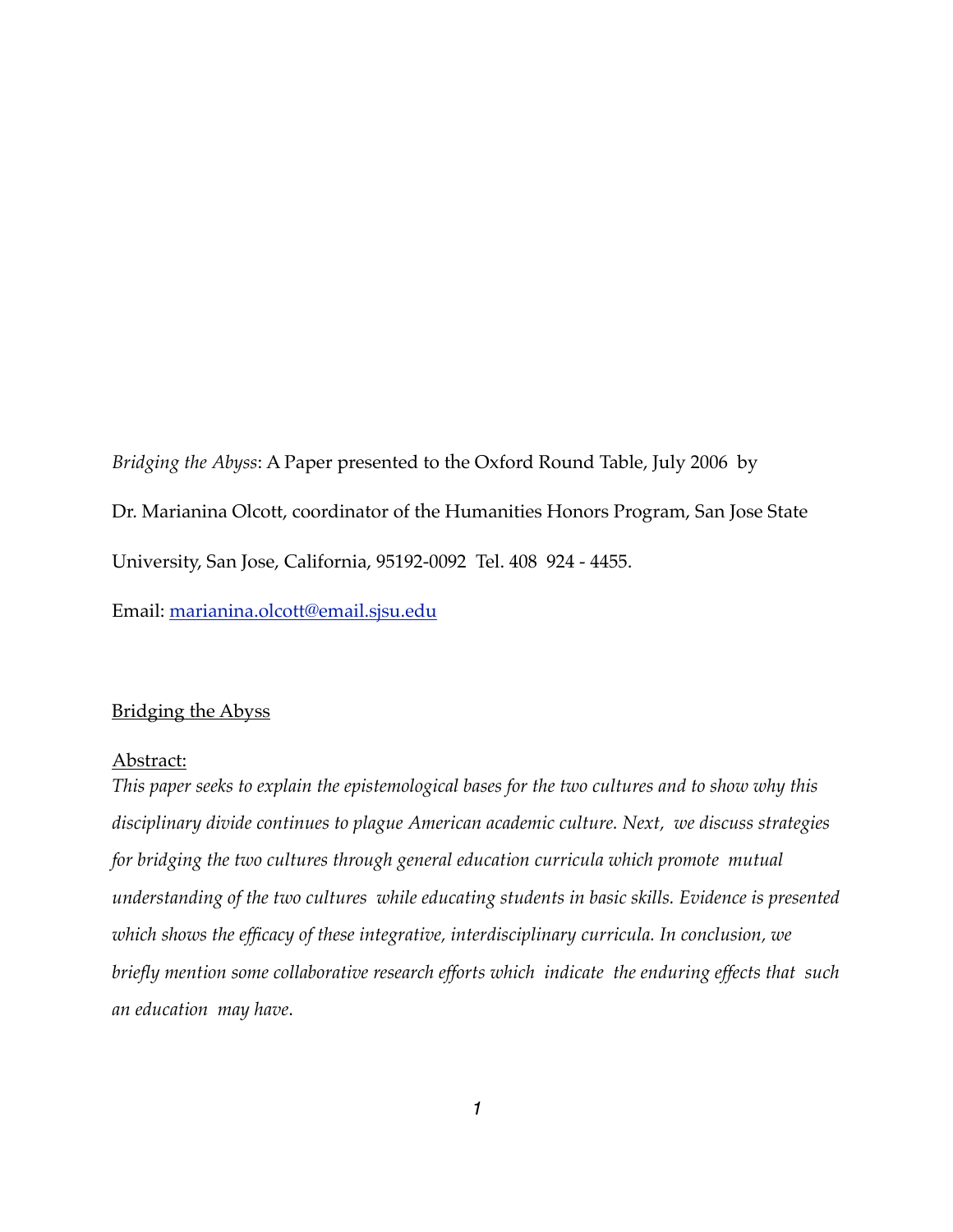#### Epistemology : The Reasons for the Two Cultures

In 1541, when Rene Descartes published in French "Meditations on a First Philosophy", he inaugurated the problem of consciousness and, with it, the onset of an anxiety which pervades the Western intellectual tradition. For, according to Descartes, unless I posit the existence of a concerned and benevolent deity who guarantees the accuracy of my perceptions of the phenomenal world around me, then I can never be certain that what I perceive actually exists or that others share my perceptions. As Descartes himself states:

...the most common error ...encountered here consists in judging that the ideas which are in myself are similar to or conformable to things outside myself (Descartes 2003, 406 para 37).

According to Descartes, I can only be certain of one true fact - namely that I, the thinking thing, must exist. To amplify this position as stated in the famous 'cogito ergo sum', because I can perceive that thinking is happening, I can posit that something must exist which is doing the thinking. But questions posed as to how I exist, or what form my existence takes, involve me in the problem of consciousness.

Nonetheless, to return to the 'cogito', I can still affirm the truth of the fact that I, the thinking thing, must exist. Furthermore, it is reasonable to assume that most thinkers who pondered the problem of consciousness, perhaps even Descartes himself,

*2*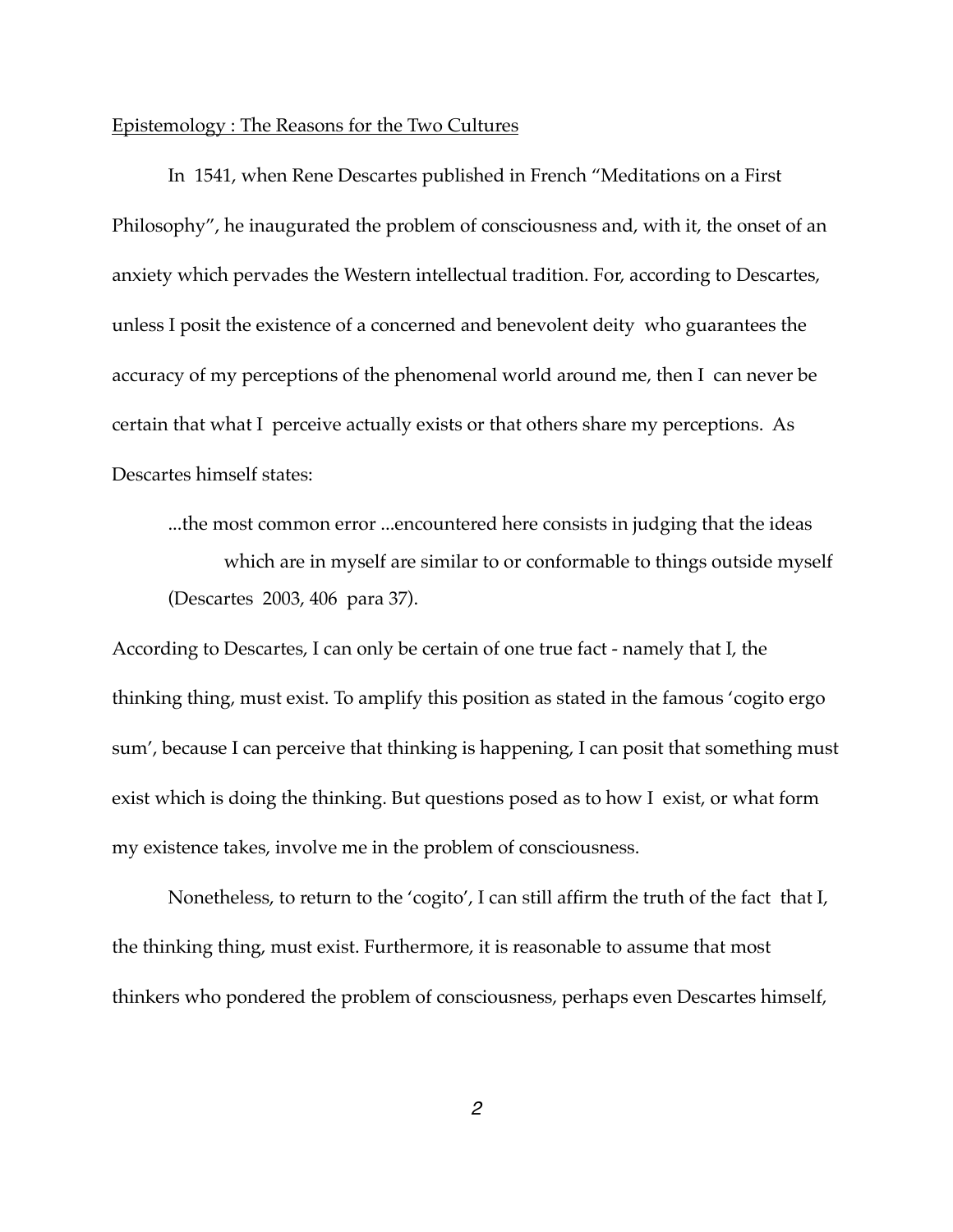felt a definite uneasiness about warranting perceptions of reality by recourse to metaphysics, a strategy fraught with epistemological conundrums and contradictions.

Having plunged us into the problem of consciousness, Descartes offers a solution, perhaps not totally satisfactory but certainly one that raises our hopes. In paragraph 20 of the Meditations he states:

Arithmetic, geometry and the other sciences of this nature which treat only of very simple and general things without concerning themselves as to whether they occur in nature or not, contain some element of certainty or sureness. For, whether I am wake or whether I am asleep, two and three together will always make the number five, and the square will never have more than four sides.... ( Descartes 2003, 407)

Ah, mathematics as savior! Thus, if I can reduce aspects of my perceptual field to quantifiable mathematical systems, I then have something certain, something true, and something that I can share with others.

If then we accept mathematics as a partial solution to the problem of consciousness, then we ought to ask which disciplinary domain uses mathematical systems as a descriptor of objects in that domain. To resort to a colloquialism, this domain is that of the 'hard sciences' and other disciplines that use mathematics and the verification of mathematically quantifiable results through repeatability, also known as the scientific method. We note that the scientific method directly addresses a crucial aspect of the consciousness problem, that is, proving the certainty of a shared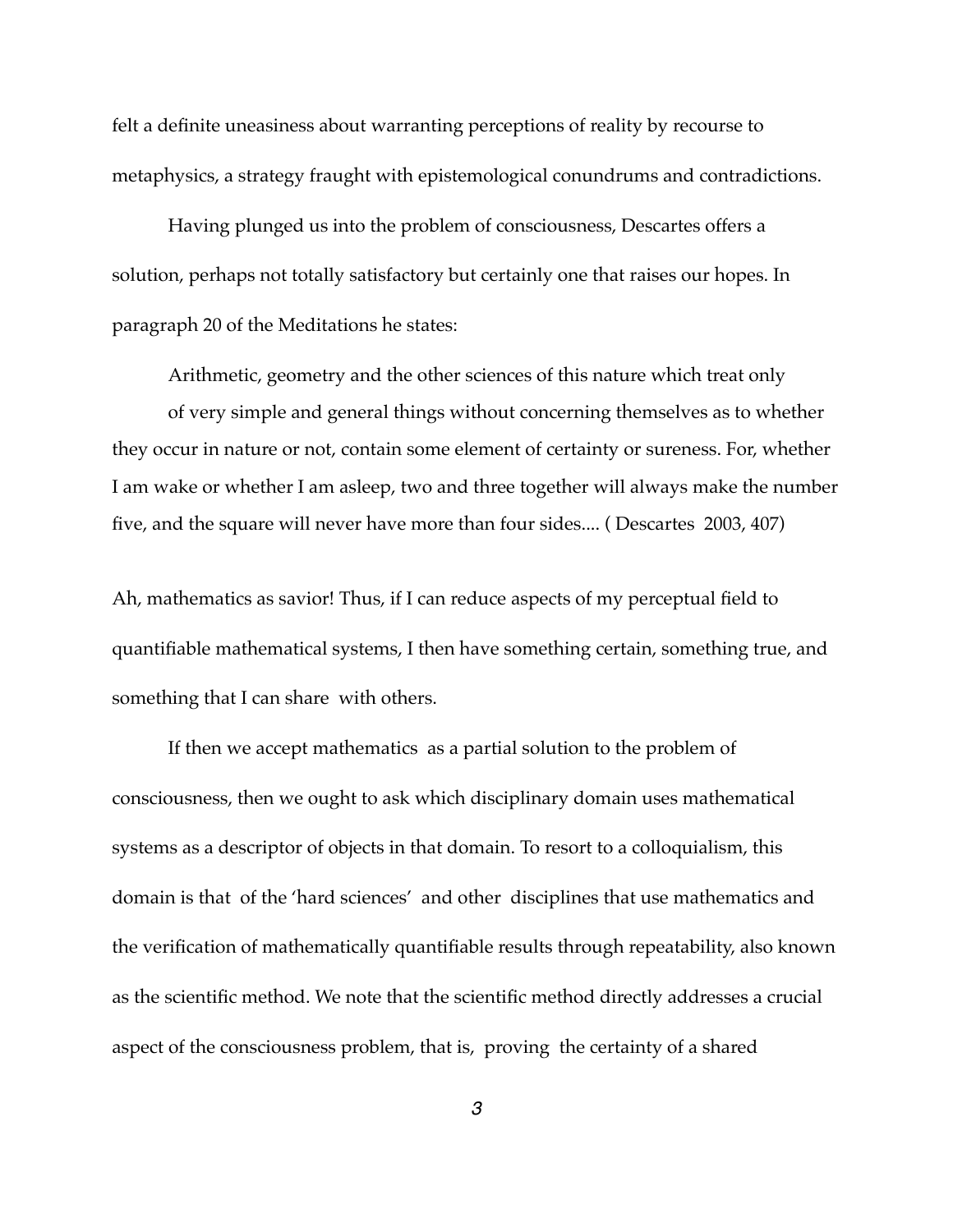perception of reality. Thus, when C. P. Snow surveyed the 'scientific culture', he understood that, although "...biologists more often than not will have a pretty hazy idea of contemporary physics...there are common attitudes, common standards and patterns of behavior, common approaches and assumptions"(Snow 1961,10). Thus, for us Post-moderns, mathematics, instead of Descartes' benevolent deity, guarantees the certainty of our perceptions of the world of phenomena.

Now as comforting as that may be for scientists, Shakespeare's *Hamlet* or Velasquez' painting "Las Meninas" or Conrad's novel *Heart of Darkness* are not suitable subjects for mathematical enquiry. And those aspects of these artistic works which might be susceptible to mathematical analysis will never give us the definitive meaning of why Hamlet delays or explain whether Kurtz's dying cry, "The horror, the horror," is irrelevant or the very key to the novel's meaning.(Conrad 1988, 77)

There have been attempts to use statistical methods in literary analysis and though they prompt, certain noises of polite interest, such statistics can never penetrate to the heart of the matter. To give an example, in the case of the Athenian dramatist, Euripides, it has been shown that variations in the iambic trimeter (a meter similar in structure and in function to Shakespeare's iambic pentameter) occur more frequently in the later tragedies.( Webster 1967, 3-4) Thus, statistics help us date Euripides' extant tragedies. Statistics, however, do not have much relevance for helping us to uncover Euripides' attitude towards the gods.

*4*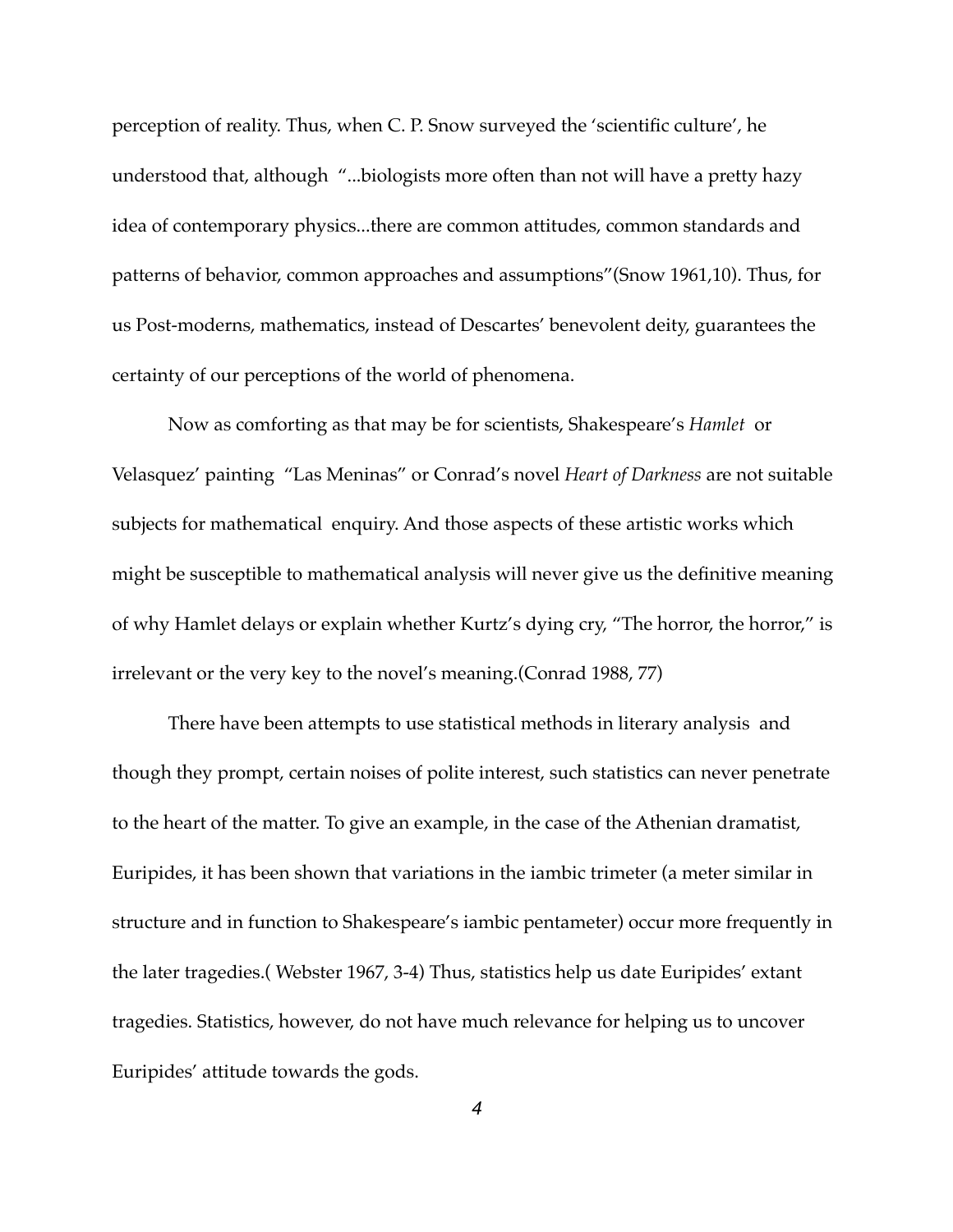And it is the very inability of scientific methods to unravel questions of meaning or value, in short, to verify aesthetic statements, that accounts for the great divide.

Thus, while scientists rest secure in a perceptual reality guaranteed by mathematical analyses and by the scientific method, we in the humanities and arts watch in dismay as changing fashions, often subservient to social or political agenda, decide aesthetic questions. For example, in Post-modern literary theory, I would have a great deal of difficulty arguing persuasively for the intrinsic artistic superiority of Shakespeare's *Hamlet* over the United States Federal Tax Code. According to criteria presented in a current handbook on literary theory which addresses the question "What is literature?", I would have to state that both texts are meaningful in that their respective authors had a definite intention in mind when they were composing their respective texts. Both texts use language 'purposively' and for a particular expressive goal. The readers of each text reads with certain expectations and attentively. And finally, both texts "...encourage reflection as the way to engage with the world ...or promote the questioning of authority and social arrangement" (Culler 2000, 37). Indeed, there are not any indicia of literature which Culler brings forth to answer the question "What is literature?" that could not be applied to both *Hamlet* and the Federal Tax Code.

On what, then, other than on my subjective reactions or on my culturally received value system, can I justify my privileging of *Hamlet* over the Federal Tax Code ? And even when we can agree that *Hamlet* is great art, Ernst Jones, a Freudian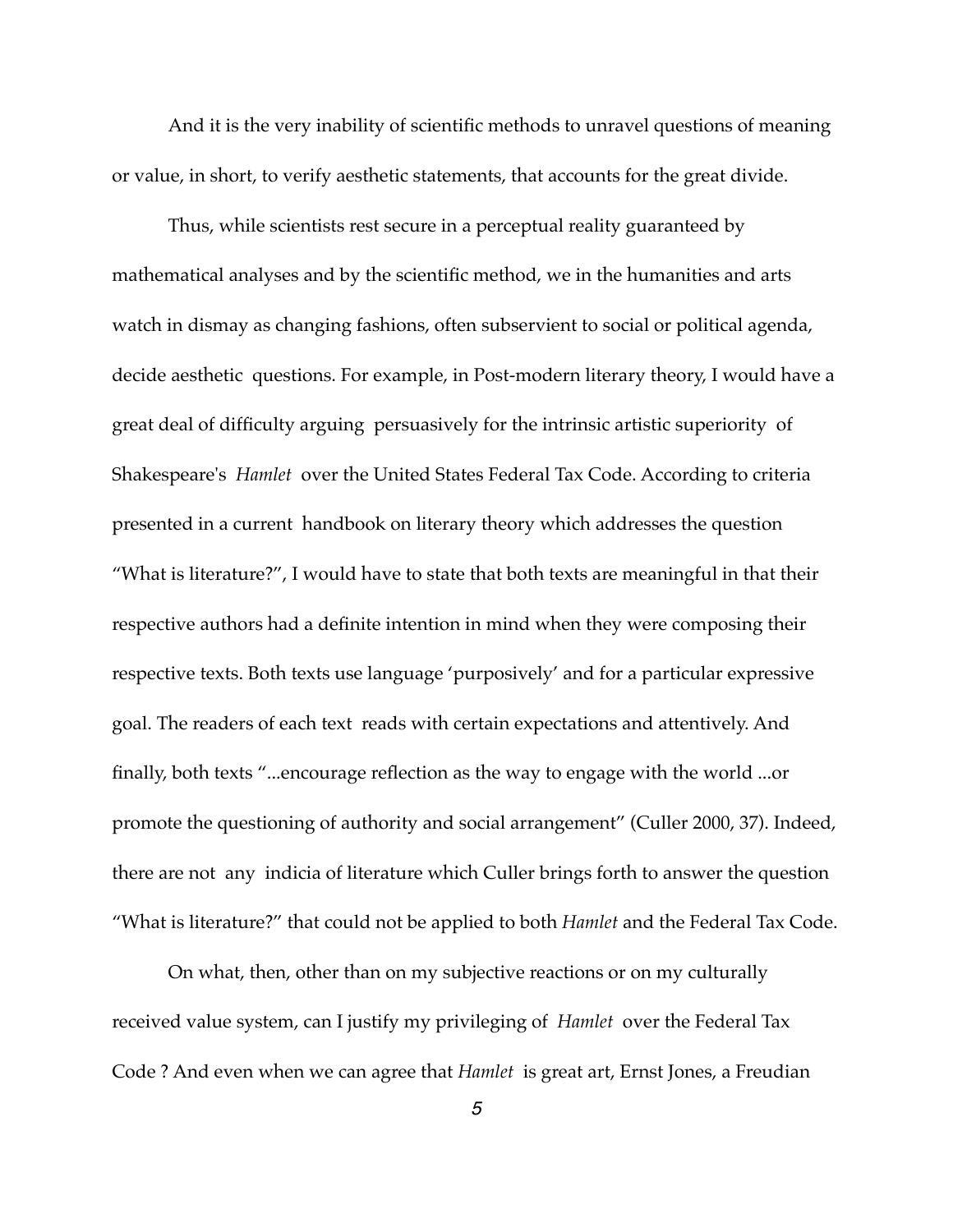analyst and I disagree about the reasons for Hamlet's delay. And whose interpretation is correct or true, since both of our conclusions may rest on a series of subjective perceptions, some of which may lie, as Freud himself tells us, below the threshold of consciousness in that gloomy swamp of the subconscious.

In fact the current state of affairs in literary studies is aptly summarized by Culler:

The meaning of a work is not what the author had in mind..., nor is it simply a property of the text or the experience of a reader. Meaning is an unescapable notion because it is not something simple or simply determined. It is simultaneously an experience of a subject and a property of a text. It is both what we understand and what in the text we try to understand. Arguments about meaning are always possible,and in a sense meaning is undecided always to be decided... ( Culler 2000, 63)

Oh for the clarity and decisiveness of scientific fact and the uniformly shared reality of the scientific method !

Once we realize that the two cultures operate from two entirely different epistemological bases, then we can devise strategies for creating common ground or at least for fostering an understanding of these different foundations.

As a professional educator, who has spent my entire academic career in what is vaguely termed general education courses and programs for college Freshmen and Sophomores, my strategy will naturally rest within the area of general education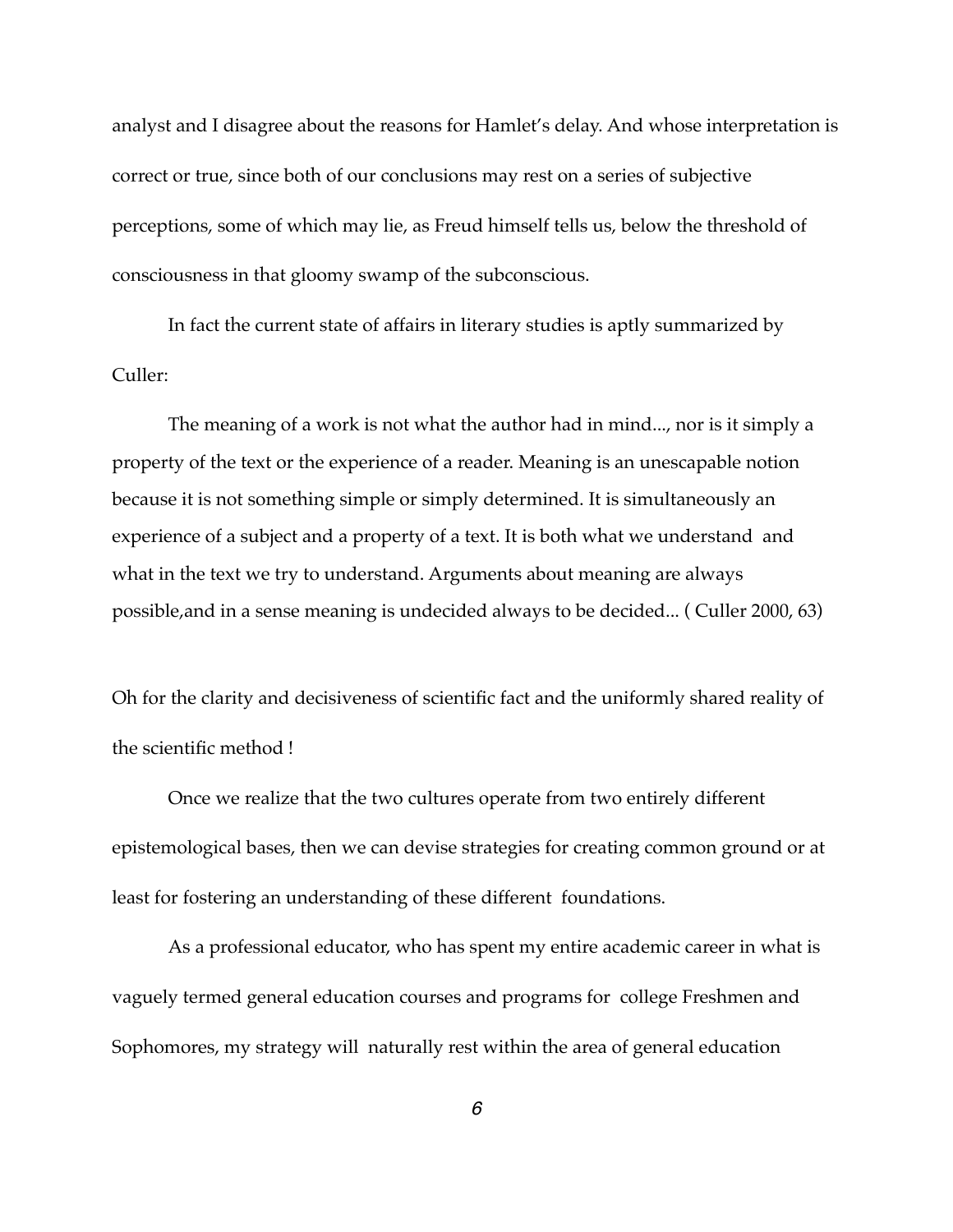curricula. At first glance, this seems an obvious solution and one that has been employed repeatedly in the past. Indeed, most colleges and universities to a varying degree require their students, regardless of major, to take certain courses in basic skills in the humanities and sciences as part of a concerted effort to give breadth to undergraduate education. A recent survey conducted by the American Association of Colleges and Universities in 2000 found that ".. general education has increased as an institutional priority according to 64 % of the respondents"(Ratcliff et al. 2001,7). In fact, required general education courses have increased since their all-time low in 1974, when student protests led to " relaxed requirements" (12-13). Thus, in 1974, 33.5 % of a student's baccalaureate degree was spent in general education courses. Currently "the median is 40 percent of a 120 hour baccalaureate requirement or 47.8 units"(12). At San Jose State University where I teach, the total number of general education units is 57 semester units out of a baccalaureate total of 120 units. Almost 50 % of the baccalaureate is spent in general education.

Nonetheless, even with all these attempts at creating a common core of knowledge for all students, the two cultures still persist in much the same way as C.P. Snow described them in 1959.

I felt that I was moving among two groups - comparable in intelligence, identical in race, not grossly different in social origin, earning about the same incomes, who had almost ceased to communicate at all, who in intellectual, moral and psychological climate had so little in common.... (Snow 1961, 2)

*7*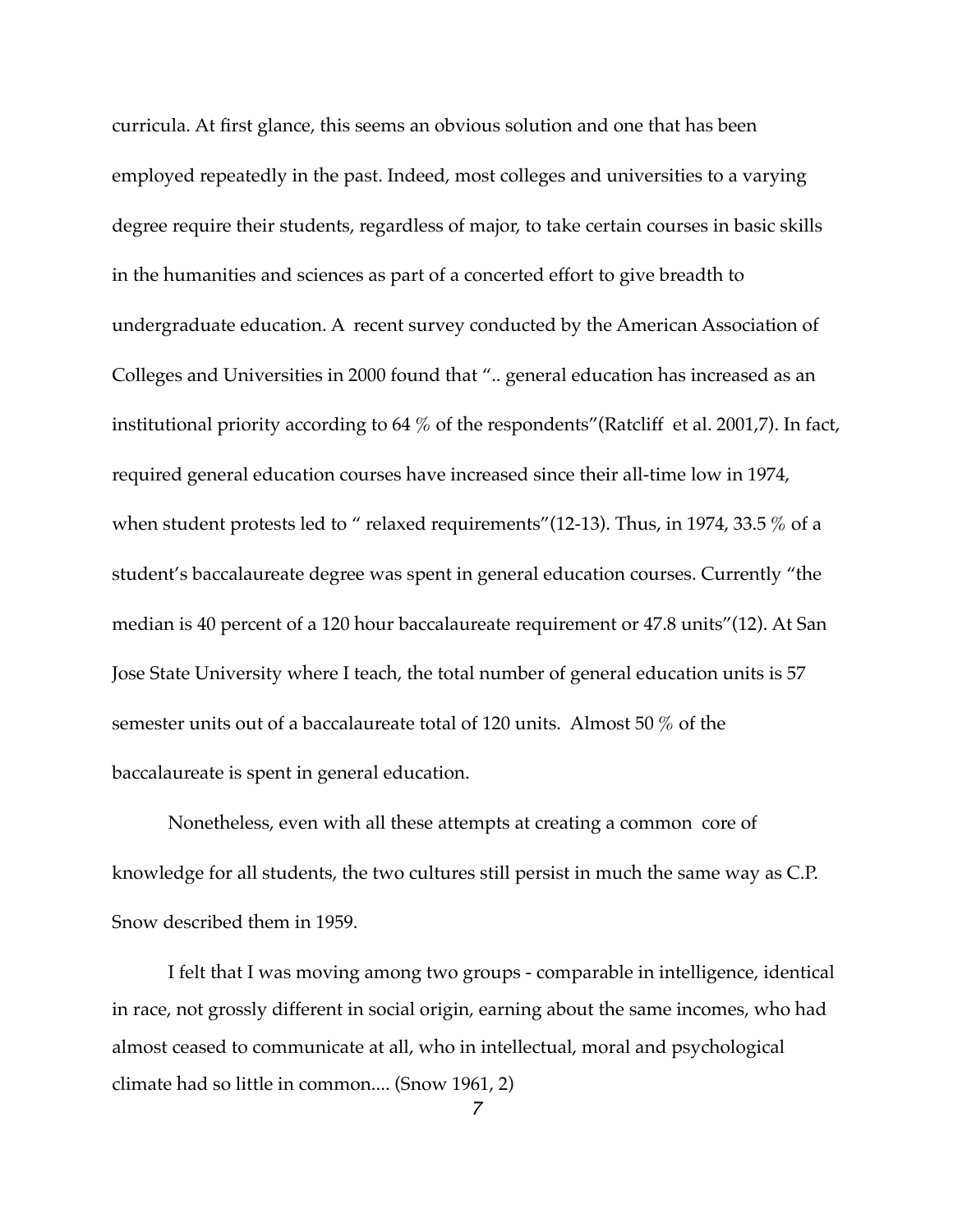And why is this still the case? Why do our engineering majors resent having to study literature ? Why do English majors not see the value of learning mathematics ? It is my contention that the problem is not that our students are not being broadly educated, but that it is the form in which this general education is being delivered.

## A Curriculum for Bridging the Abyss

A consideration of how general education is delivered at a sample of institutions noted for their educational luster reveals what I call the canapé format of individual courses, which satisfy one aspect of general education requirements. In this format, students are offered a selection of courses divided into disciplinary areas from which they must choose a specific number of units. Individual courses are supposed to satisfy learning objectives in specific areas - usually written expression, critical thinking, speech, the sciences and mathematics, etc. From my own experiences, I find this learning format problematic. First of all, this suite of courses chosen from discrete disciplines lacks any semblance of coherency. Secondly, we allow our students to exercise their unformed and uninformed judgment on their education. Most students at some point in this GE banquet choose solely on the basis of their time schedule. Consequently they have little or no engagement in the course content because for them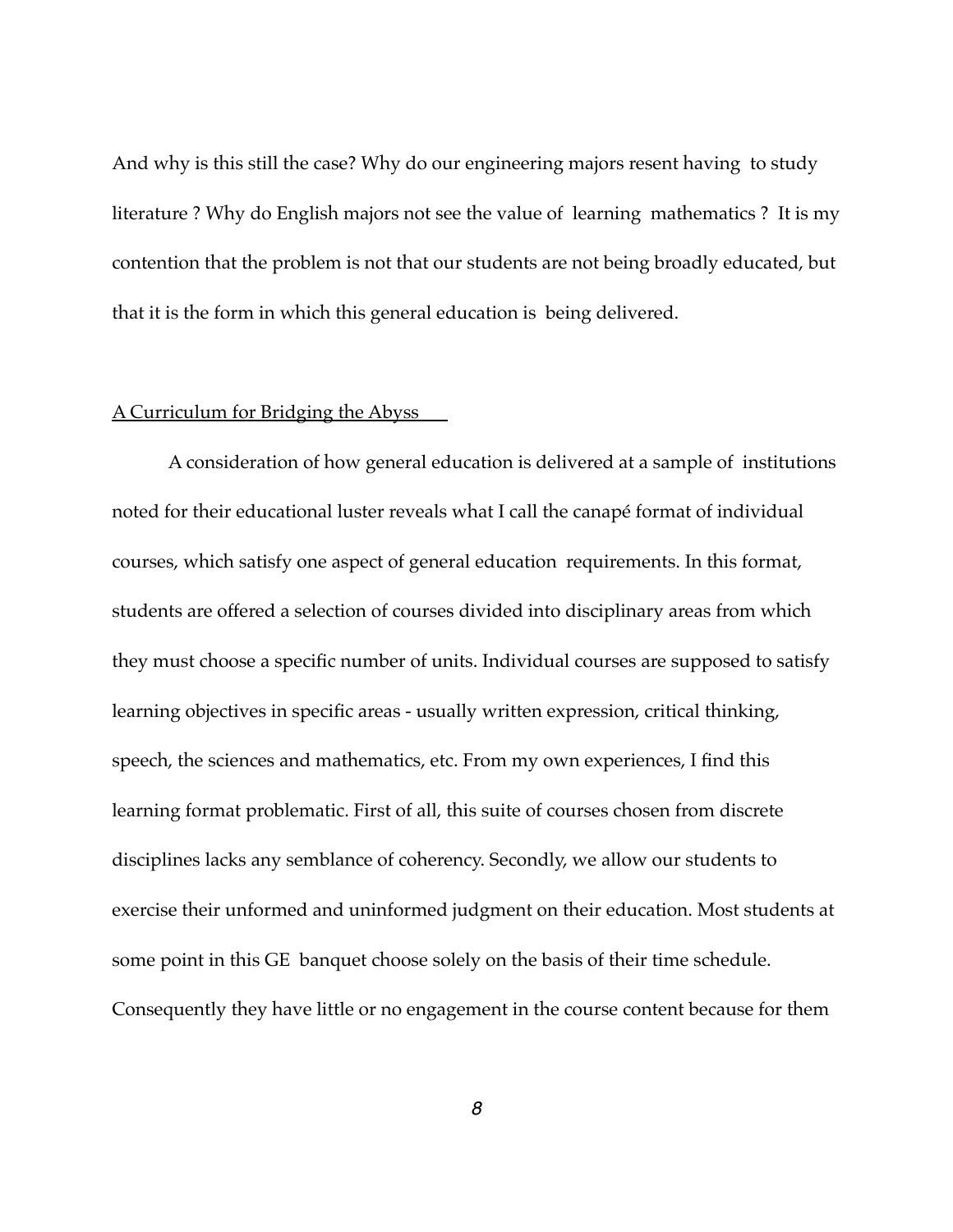it merely fulfills a requirement or gives them a convenient morning class on a Monday and Wednesday.

This canapé format for general education is precisely that of MIT, Cal Tech and my own institution, San Jose State University. At MIT the School of Humanities, Arts and Social Sciences provides required curricula which .." encourages students to develop a more mature understanding of a field in the humanities, arts and socials sciences... and to provide a good understanding of subject matter and methodologies used outside the natural sciences and engineering " (http://web.mit.edu/hass/ undergraduate /hass-req). Individual students tailor their humanities, arts and social science requirements (HASS) in concert with an advisor. From a suite of eight subject areas students take a minimum of 9 units in each area. But three of the eight areas have to be in HASS distribution courses which break down according to art, literature and social science. Further, an examination of course content is no different from lower division general education courses at San Jose State where students are required to take a certain number of units in art, literature, social sciences, science and mathematics in addition to American and California history and political institutions.These last requirements are mandated (and wisely so) by our state legislature.

The learning objectives specifically expressed at MIT could stand for all the schools I studied, my own included. Indeed, would educators say anything less? Implicit in the wide variety of course offerings is the belief that there are many ways to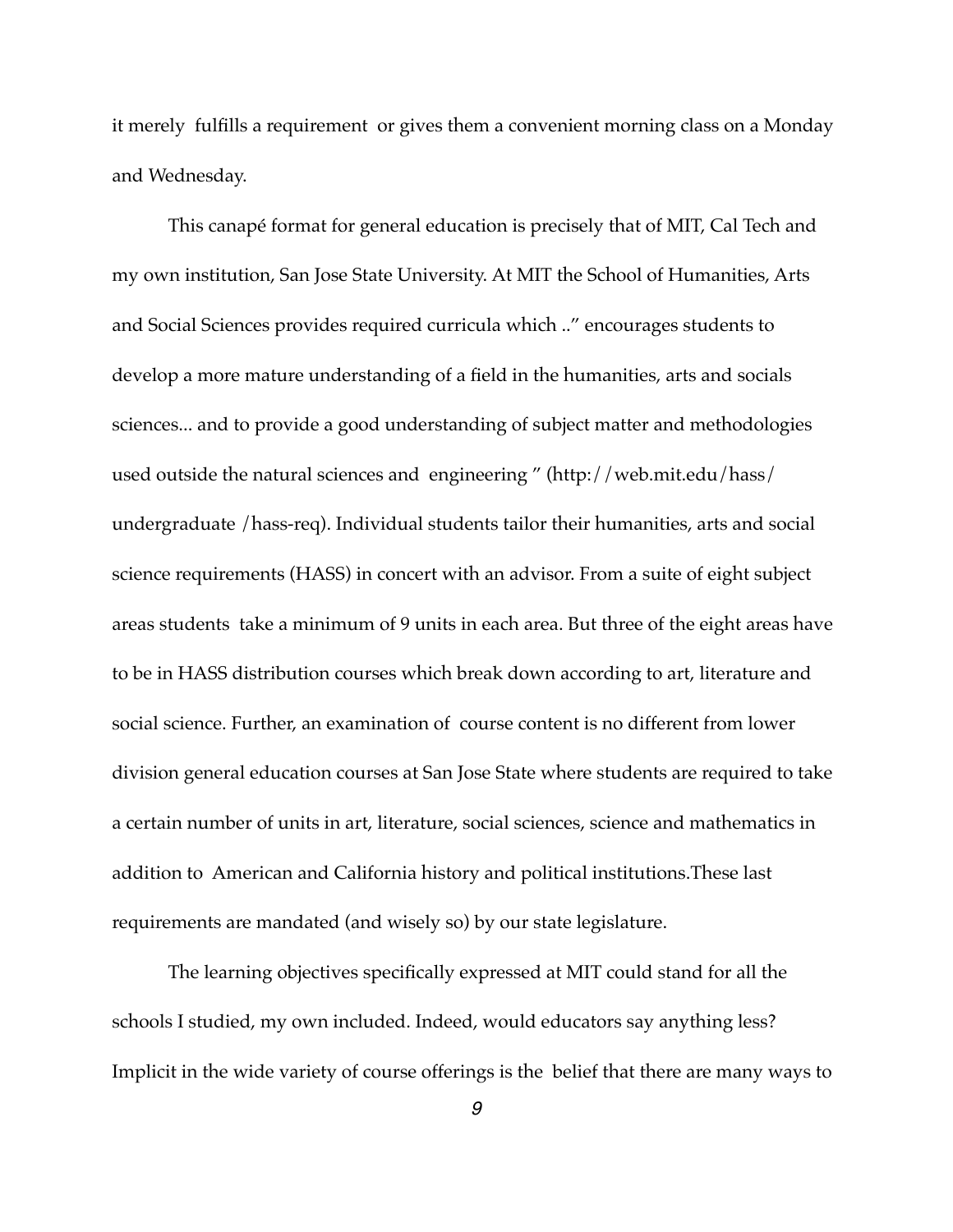achieve these learning objectives. Thus, it makes no difference what the specific course content might be as long as the course fits under a disciplinary umbrella. Thus, our students, like happy lambs grazing the clover of this rich variety of course offerings, will come away, we hope, with an affective understanding of the arts and literature, critical and analytic skills, and, "o frabjous day, callooh callay," a social conscience. The reference to Lewis Carroll's *Through the Looking Glass* says it all!

As interesting , innovative and cutting edge as the content of the general education courses at any one institution may be, there is no coherency, no common context from course to course. And, when attempts are made to institute commonalities or unity between courses, these attempts frequently come to nought. Carol Schneider observed in a recent collection of essays on general education:

Thus even as individual colleges and universities work to make their general education programs more coherent, fewer and fewer students proceed through those programs according to plan. Rather they take courses here and there, cobbling together bits and pieces of more than one curriculum. As students frequently tell us, their general education programs add up not to an intellectual framework, but rather, to an assorment of fragments to be assembled up and then left behind as quickly as possible (Association of American Colleges and Universities 2001, ix).

I often use a computer metaphor to accuse my students of erasing their brain's hard disk after the final exam so that they can free up disk space for the next semester's courses. To some extent, the ubiquitous institutionalization of all forms of assessment at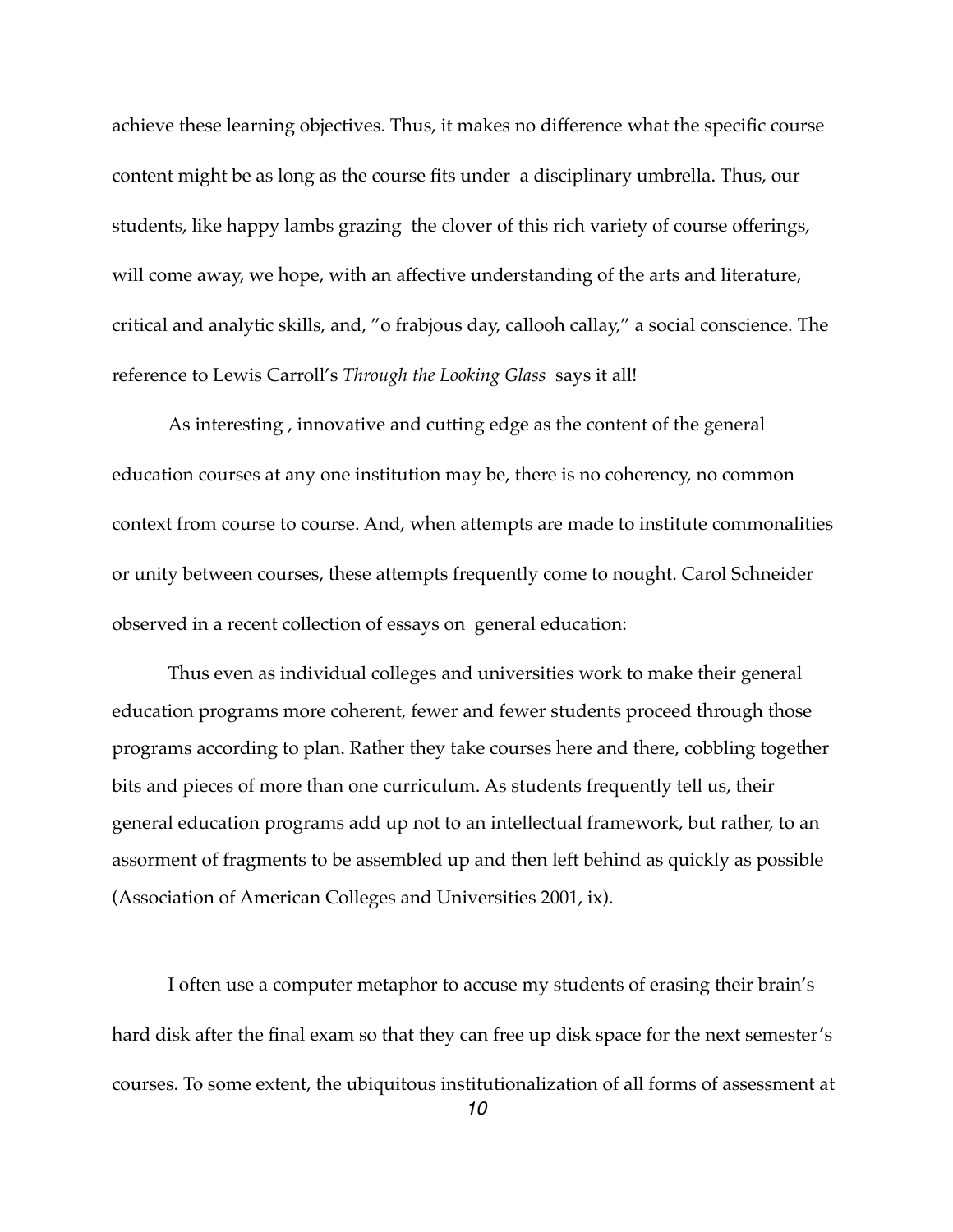every level of the American educational system betrays our doubts about whether the learning objectives we so fervently espouse are addressed by such disjunctive curricula.

To be sure, the state of affairs in general education, despite all our interest and all our efforts, is in complete disarray. Harvard has even gone so far as to contemplate doing away with required general education courses altogether. Brown has already done so. And Stanford, for the most part in so far as humanities and the arts are concerned, has reduced learning to a one quarter course in methodology appropriate to the humanities followed by one course each subsequent quarter of the Freshman year structured around a theme. Innovative education to be sure, but substantive education, not at all.

A recent article in Peer Review addressing this very issue observed that some educational reformers in K through 12 education :

... advocated integration and argued that sophisticated levels of learning cannot be attained by studying subjects separately. The movement toward a brain-based approach furthered the case buoyed by research indicating the brain is a parallel processor that makes meaning by patterning (Klein 2005, 9).

It is interesting to note that for most students, once they have left the canapé feast of general education, their major programs of study offer coherent and systematized learning structures. Pre-requisites and introductory courses are the norm in all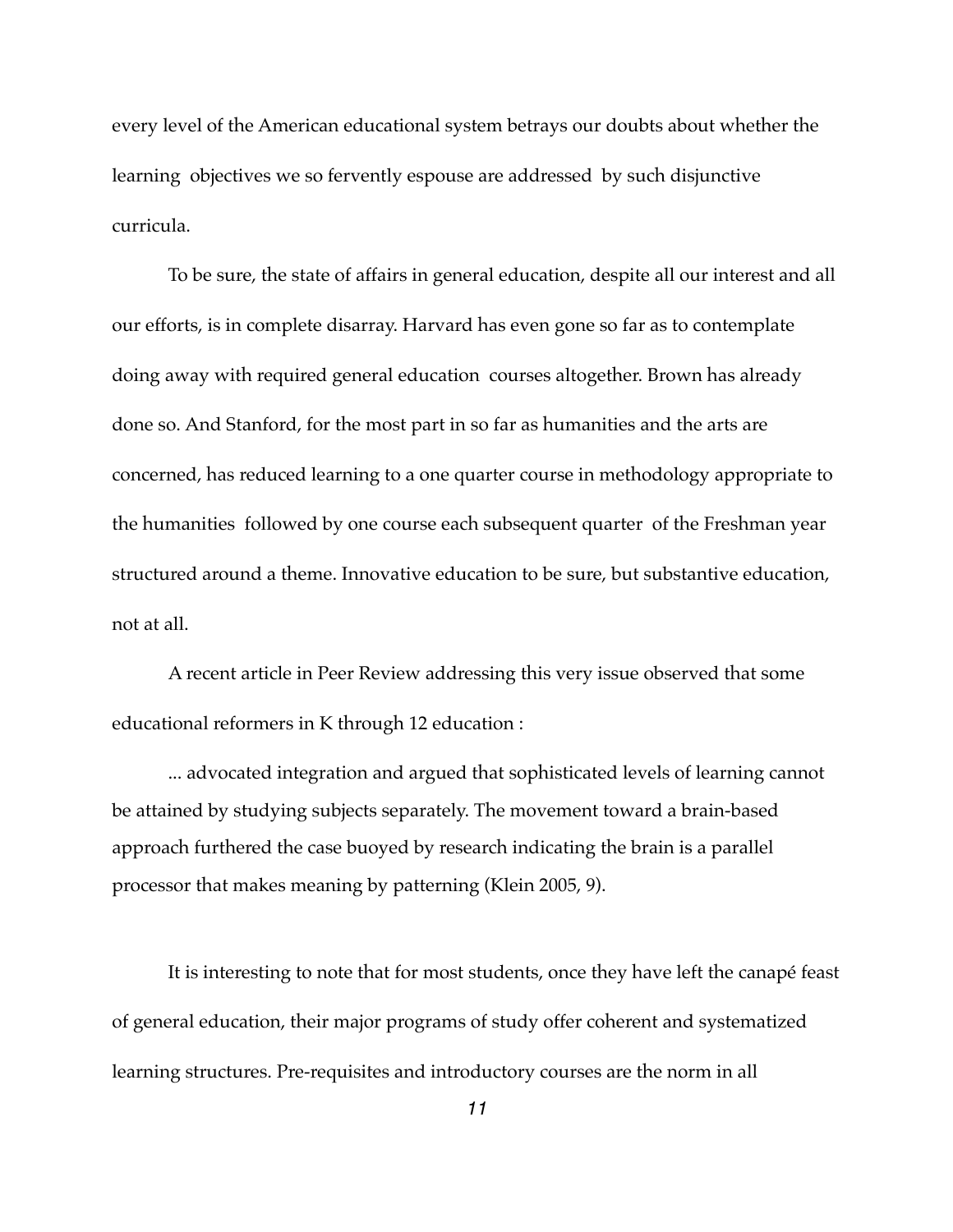disciplines before the student progresses to more advanced and sophisticated curricula in his or her major courses. Frequently major course work in the humanities is numbered and scheduled in such a way that historical frameworks are adhered to. For example, the required sequence in American literature at San Jose State offers English 56 A: *Colonial Beginnings to 1865* in the Fall semester while English 56 B :*Post Civil War to the Present* is offered in the Spring semester. From the way major required courses are scheduled, students are more likely to take courses in order. The question posed at this point is: since these structured sequences have proved effective in preparing our students for either the work place of graduate study, why don't GE programs of study follow a similar integrated and historically structured curriculum ?

Well, I propose to present a general education curriculum that does just that and further, one that has been shown to achieve as Klein states "..that set of core capacities which emerges from the intersection of integrative and interdisciplinary pedagogies" (Klein 2005, 10). These are :

- · the ability to ask meaningful questions about complex issues and problems
- · the ability to locate multiple sources of knowledge, information and perspectives
- · the ability to compare and contrast themes to reveal patterns and connections
- · the ability to create a framework and a more holistic understanding.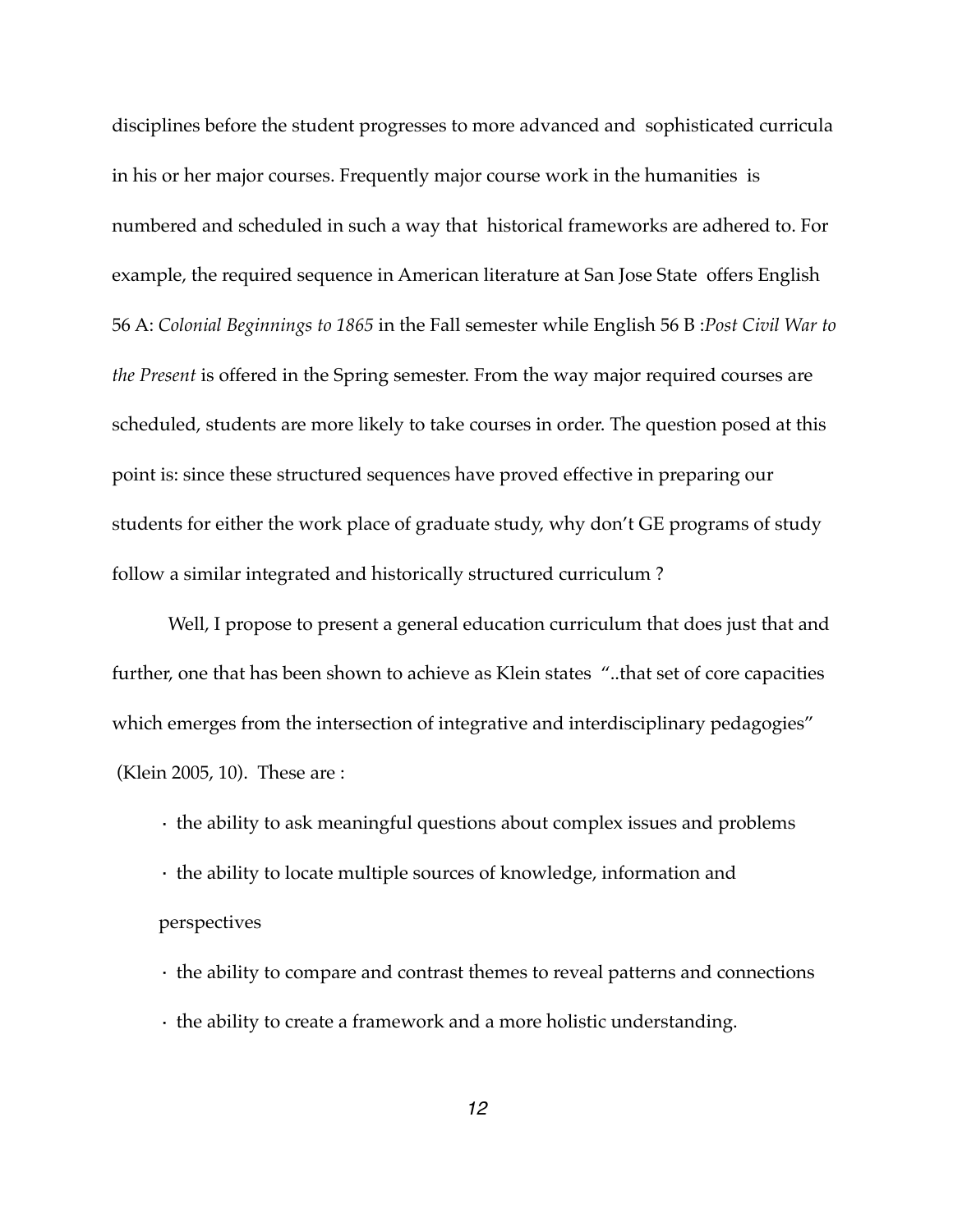She concludes these competencies with the observation that: " contextually, conflict and change are defining parameters of this kind of learning."

At San Jose State University, entering Freshmen, if qualified, can elect to complete the bulk of their lower division general education requirements in a four semester sequence of courses where learning objectives in the humanities, arts and social sciences are achieved in a combination of large lecture format classes followed by small seminar discussions focusing on assigned primary readings in art, philosophy and history drawn from the great works of human culture. Although the core of the texts follows the so-called 'Western Canon', the inclusion of two or three different non-Western cultures each semester accounts for approximately 25 percent of the syllabus and provides a counterpoint to Western culture, while it encourages students to explore outside their own cultural frame of reference.

Because this is a two year program, exploration of all cultural monuments, Western and non-Western, can be done in depth since at least two lectures and two seminar sections are allotted to a single selection or an author. The inclusion of historical or critical background to the seminar readings is usually treated in lecture.

At this point I am sure that many of you are thinking that this kind of program has existed for generations and why should we hear another talk on the 'same old same old'. Indeed, the Humanities Honors Program at San Jose State has been in existence since the 1950's. However, because these Programs are on the surface 'old-fashioned ', it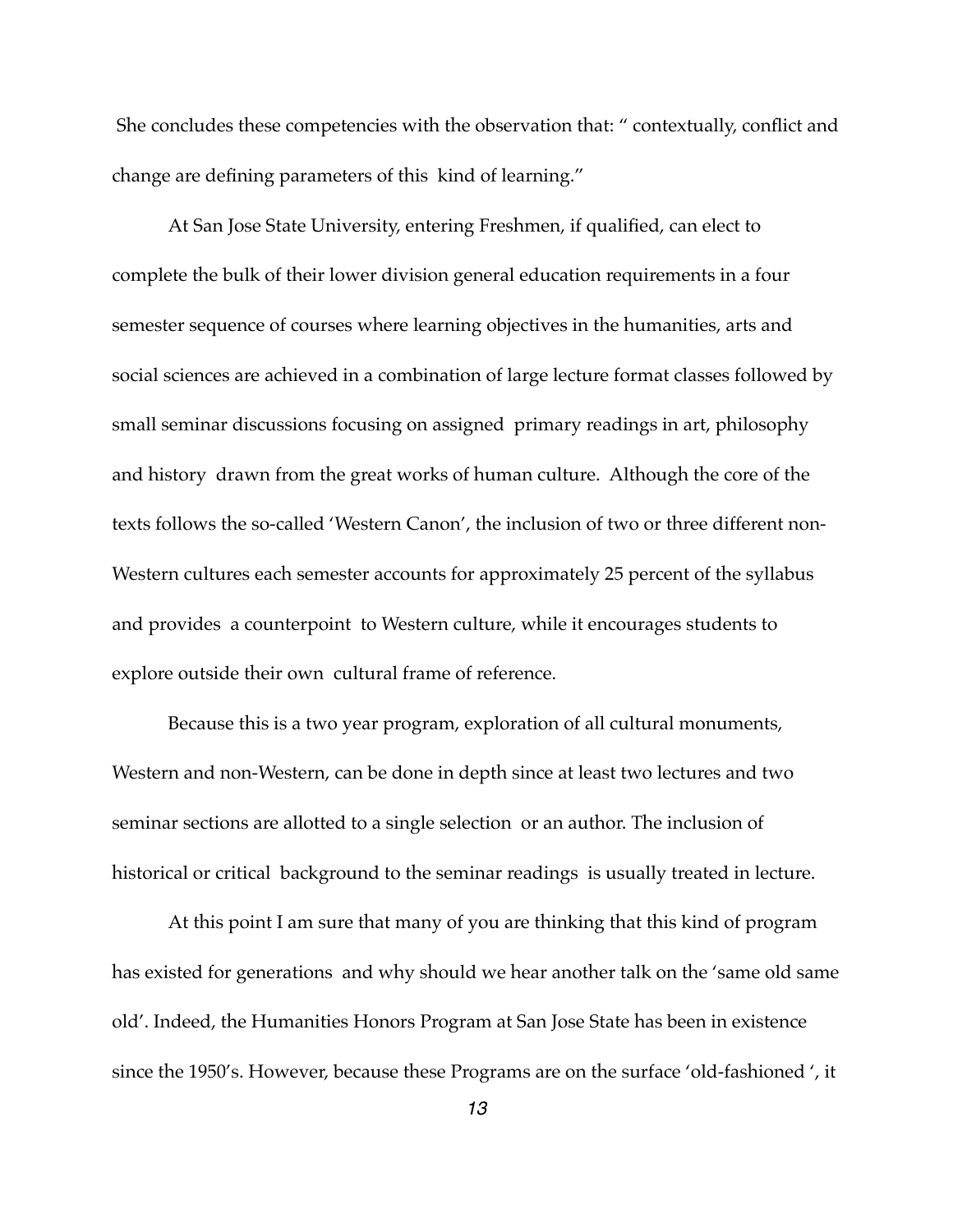is not a valid justification for discarding them. Others of you might remark that since the majority of the texts are drawn from the Western canon, that by discussing such texts, we are promoting Eurocentrism and its concomitant cultural imperialism. This is an attitude which I firmly believe needs to be discarded. That this curricular bickering is a serious obstacle to general education reform is unfortunately a widespread phenomenon in a profession which is supposedly dedicated to the disinterested pursuit of truth. The closing paragraphs of a recent study on the state of general education published by the American Association of Colleges and Universities remarked:

In short, the advance of General Education remains stymied by the organization and values of the academy itself. The tradition of faculty autonomy and the lack of tradition for working collaboratively, the preference of students ... for specialized study over the broad aims of general and liberal learning and the protection of turf by administrators and faculty alike: these are all major barriers to designing, approving, implementing and assessing an effective general education program (Ratcliff et al. 2001,18).

As an added obstacle, current graduate programs of study encourage young Ph.D s to specialize in increasingly narrower fields of study. Having expended so much effort in thesis research on a highly specialized topic, young graduates want to capitalize on all this hard work by teaching courses related to their doctoral studies. Thus, they are reluctant to teach general education curriculum which, in many cases, may be outside their areas of expertise. The result of all this is that general education courses are most often taught by temporary lecturers who, because of their exploitation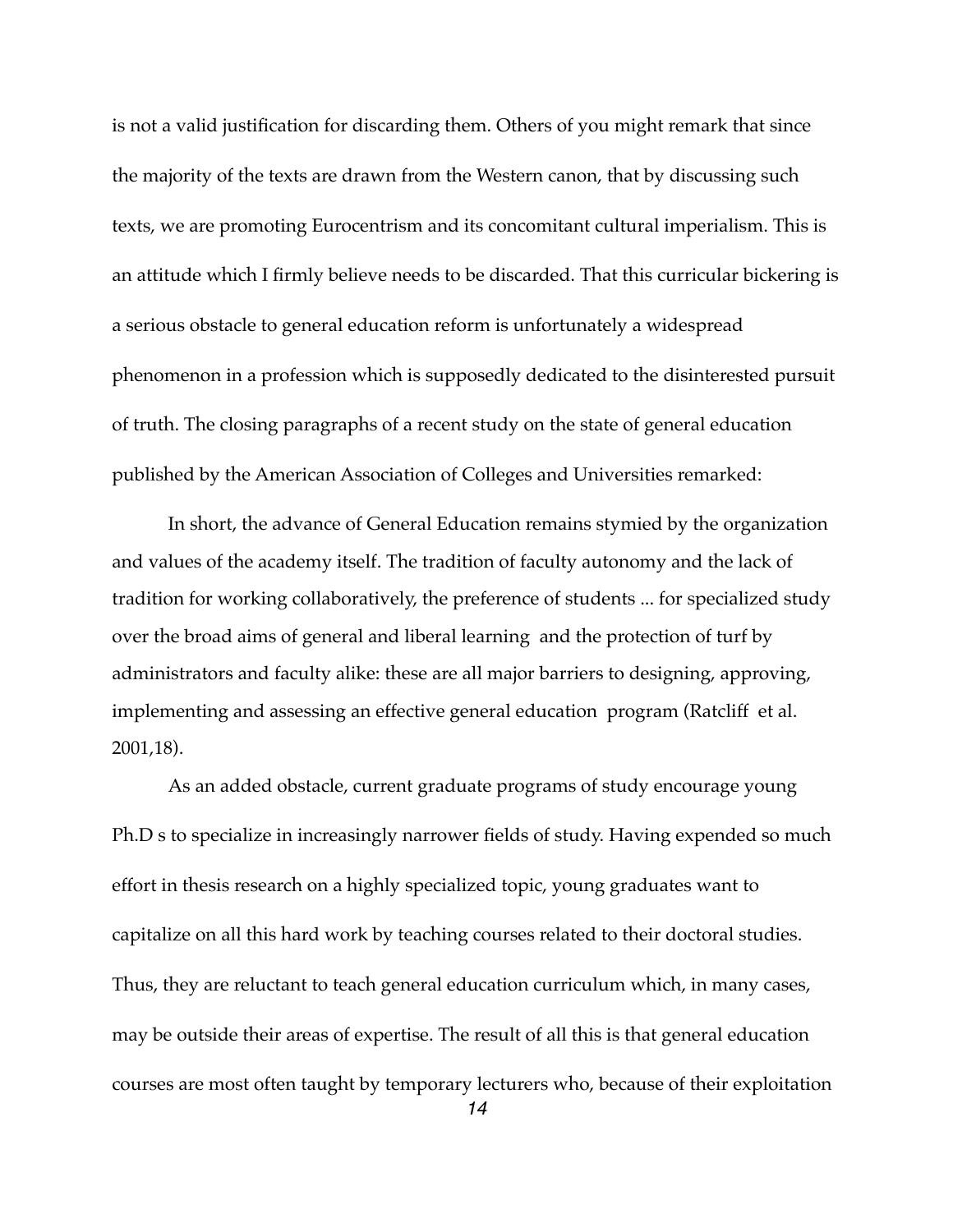and marginalization, have no voice in general education reform nor any commitment to general education other than their paycheck. When we combine all these factors with a bias against the Western Canon then the problem becomes too Byzantine for any kind of simplification.

Regardless of our personal biases - for or against Western culture- we as Americans have been formed in the crucible of Western culture.We do our students great disservice by not allowing them to understand their culture. Unless they understand their culture, they cannot change it. And I firmly believe, given what is going on in the world today, change is needed and will always be needed.

To some extent, the antipathy towards Western culture on the part of many academics stems from Marxist cultural theory of the 1960's. These Marxist theorists, such as Marcuse, Lukács and others, indicted cultural monuments of the past as one weapon in the arsenal of the ruling class whose control of the means of production necessitated the concomitant control of the proletariat so that their labor could be exploited. I must admit that I have consistently used Marxist analyses to help students understand some of the social values implicit in the texts, art and historical processes they encounter. But, just because the poem *Gawain and the Green Knight* or the medieval Japanese novel, *Tale of Genji*, issue from, and are directed toward, a warrior, aristocratic elite is no reason to remove them from a general education curriculum. These extraordinary texts offer our students a window into an imaginative time and place.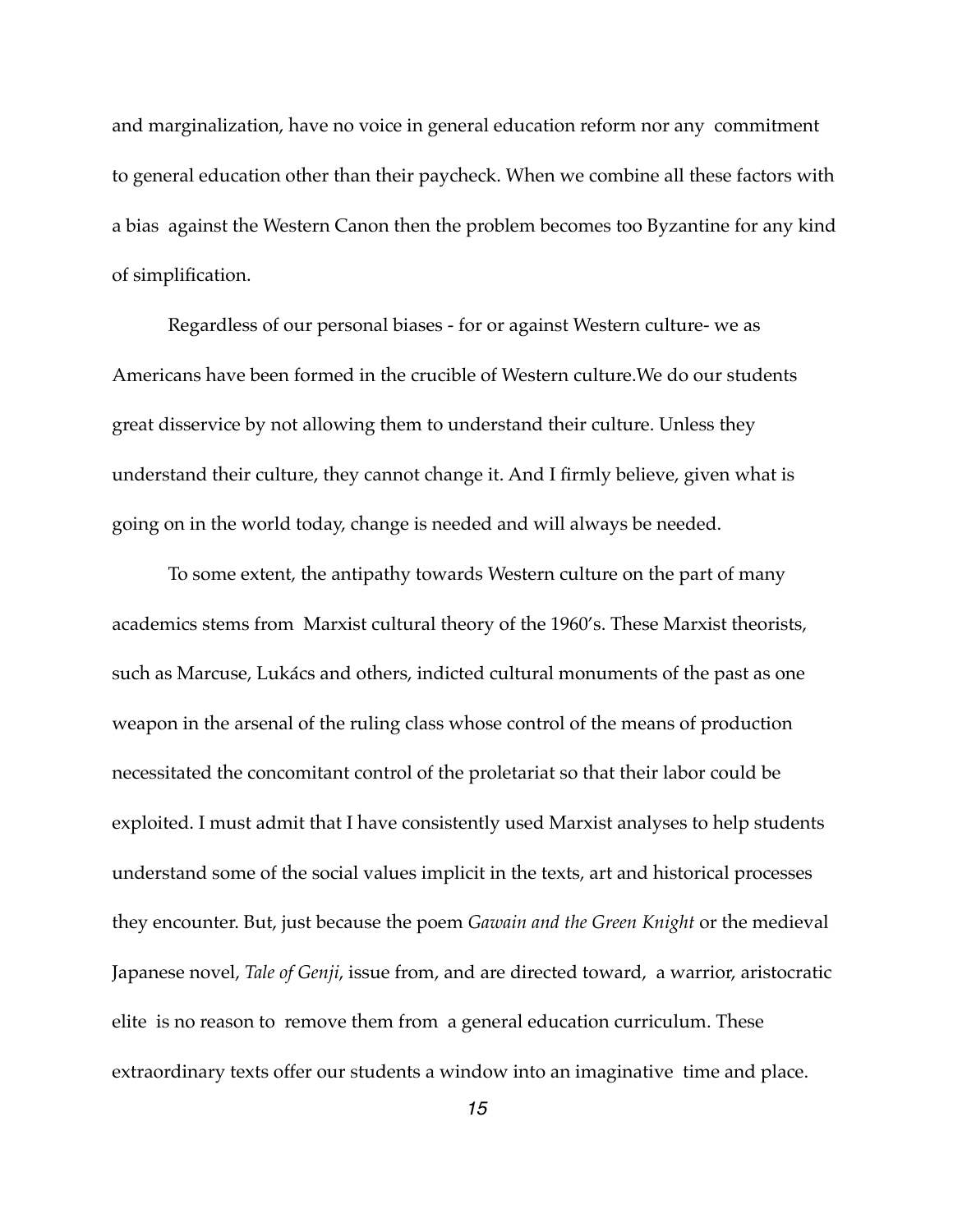One of my Japanese -American students when asked whether he considered the first two semester's reading too Eurocentric remarked, "Old stuff is cool." Fortunately students at San Jose State neither share nor care about the disciplinary battles laying waste to curricula in the Humanities and Social Sciences. They want to explore; they don't want to be indoctrinated.

Let me describe to you our program and its extraordinary success at a large, urban public university whose primary purpose, despite administrative rhetoric and mission statements, is to prepare lower and lower - middle class individuals for the work place.

San Jose State graduates provide 25 % of the work force for Silicon Valley high tech. We have a full-time student population which has stabilized to 27, 000 from a low of 24, 000 in 1981 to a high of 30, 000 in the boom years of the early 1990's. Of those 27,000 students registered in the Fall of 1999, minority students accounted for more than 15,000 students; 8000 students self-identified as white and 3,400 listed 'unknown ' as their race or ethnicity. The overwhelming majority of undergraduates elect majors that are unequivocally directed toward the job market. Business, Engineering , Computer Science and Applied Sciences account for more than 3,500 or 2/3 of the 5,300 degrees awarded in the Spring of 2000. One would expect at a campus this ethnically diverse whose students choose majors which will provide them with job skills that a humanities focused curriculum that is admittedly Eurocentric would have little appeal, and further,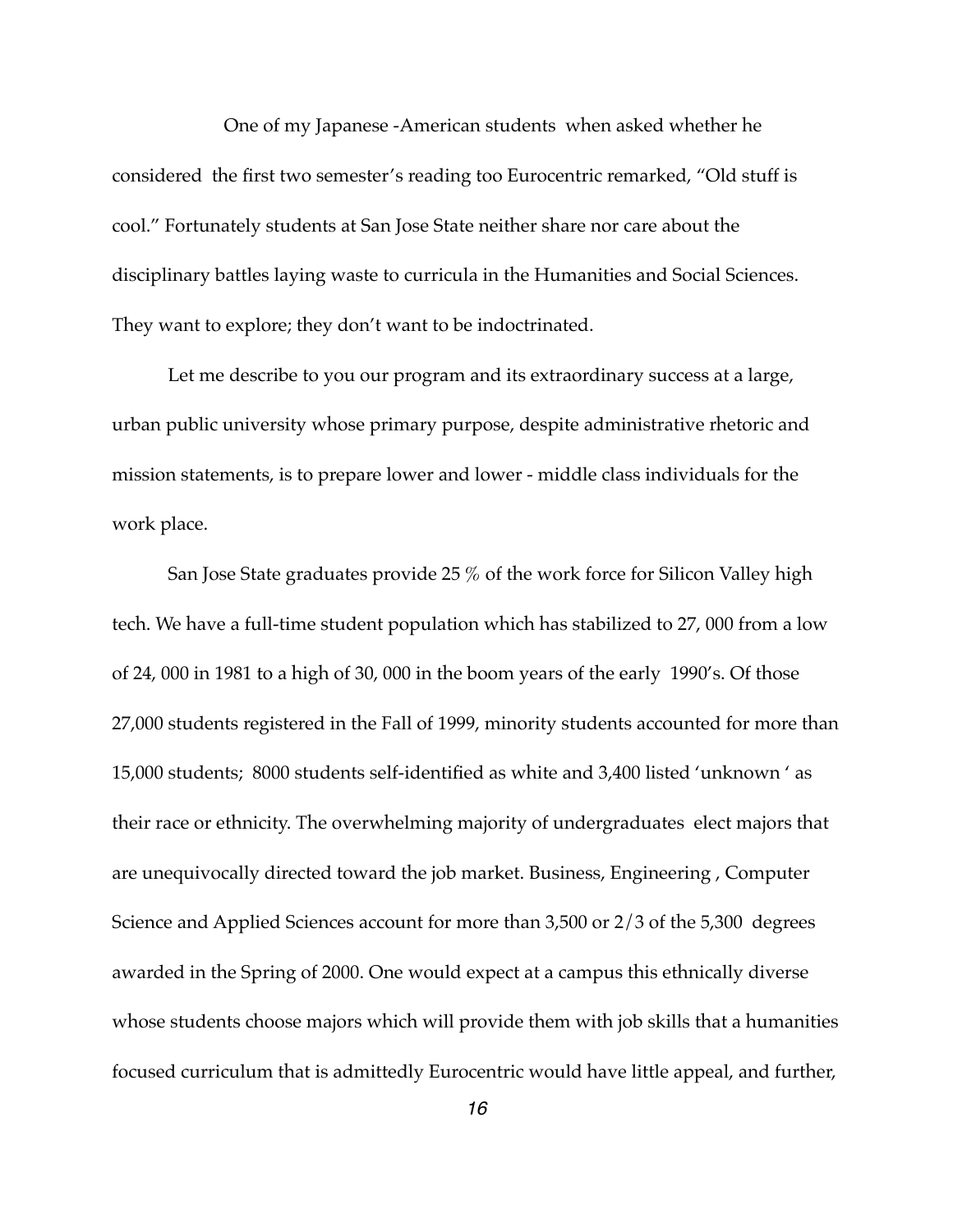that business and engineering majors would choose other more pragmatic options complementary to their majors to fulfill lower division general education requirements.

To a great extent our success is the result of three aspects of this program which I address in order. They are : learning community, curriculum, and faculty.

Unlike most general education programs, the San Jose State Humanities Honors Program is a sequence of four six - unit courses beginning in the fall semester of the Freshman year and concluding in the spring semester of the Sophomore year. Learning structure includes large lecture format classes twice weekly followed by small seminar discussion sections. Students stay within the same seminar cohort of about 25 students as they rotate each semester from one to another of the four team faculty. The total cohort of students on any one team usually numbers about one hundred students. Team faculty represent different disciplines in the humanities and social sciences. Thus, over the four semesters, a single seminar cohort will have had each of the team faculty for a semester. Since the entire team cohort meets twice weekly for seventy-five minutes to hear one of the team faculty deliver a background lecture on the seminar readings, students are already familiar with their instructors before they begin each new semester. In addition, students regularly maintain contact with team faculty throughout the two years as they rotate from one instructor to the next. Study sessions, group assignments reinforced by the learning structure create a cohesive, supportive learning community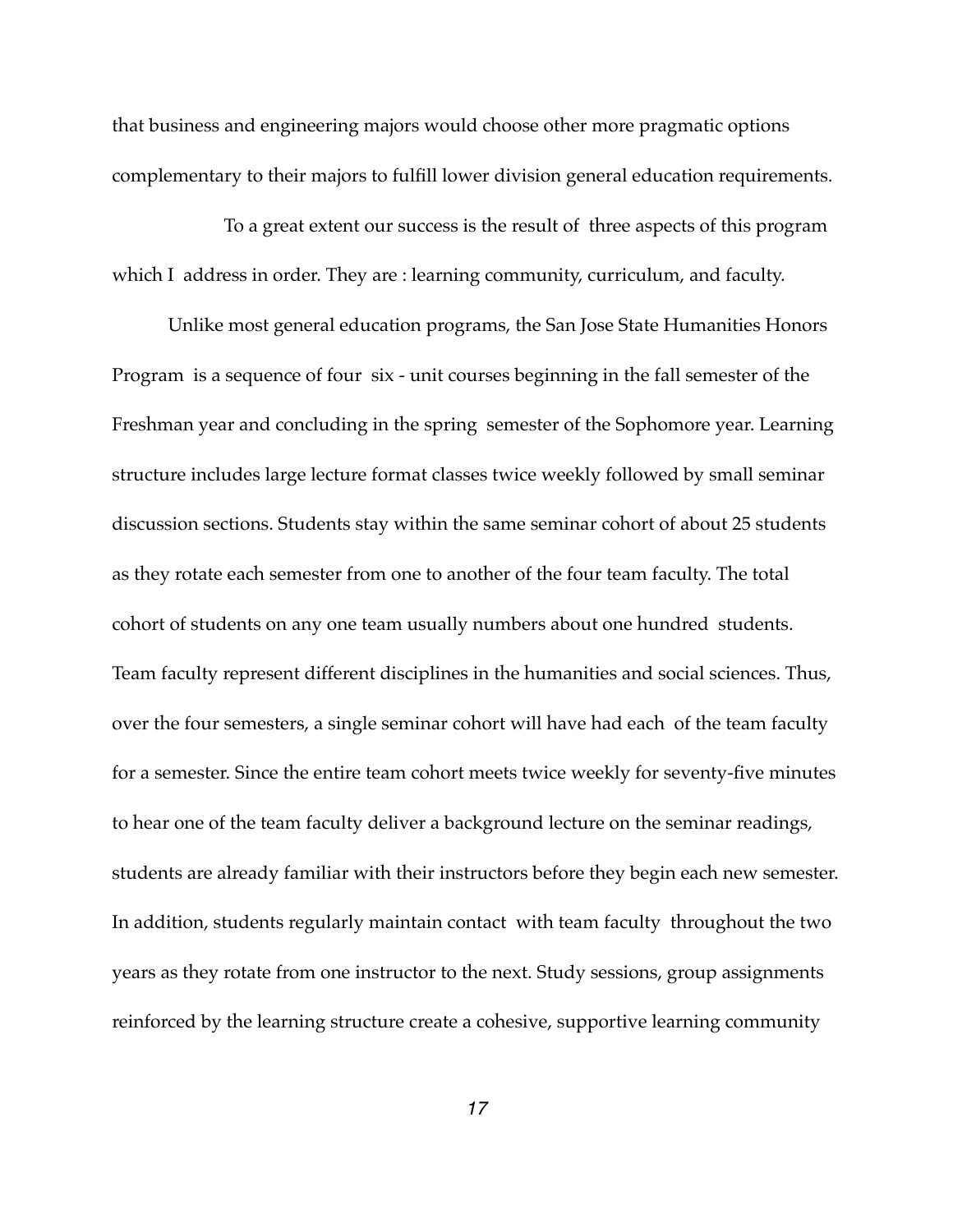at a large urban commuter campus where student demographics would not ordinarily favor such a development.

The success of this learning structure has been amply proved by the fact that our retention rate is twice the all-university average. For the years 1975 -1995 anywhere from 32% to 40 % of Fall semester Freshmen did not continue into the Spring semester. In contrast, the Humanities Honors program has a first semester attrition rate of less that 10% and an overall retention rate of 82 - 85 % over four semesters. It might be countered that because this is an Honors program that students of a high caliber would be more likely to remain in college to continue their studies. In Spring 2005, we recruited a special cohort of students who began San Jose State needing remediation. We offered them the opportunity to be part of the Humanities Honors Program if they could resolve the need for remediation and get a letter of recommendation from an instructor. This particular remediated cohort of students began in spring 2005 with 75 students and three faculty. After three semesters we still had 69 students enrolled. These retention statistics have prompted the office of Undergraduate Studies, an entity which in the past has been less than sympathetic to this Program, to submit plans to expand the Program. But it is not only the supportive learning community which contributes to the Program's success.

The curriculum in the first semester immediately engages the students' interest and imagination with the great works of the ancient world. Since many of our students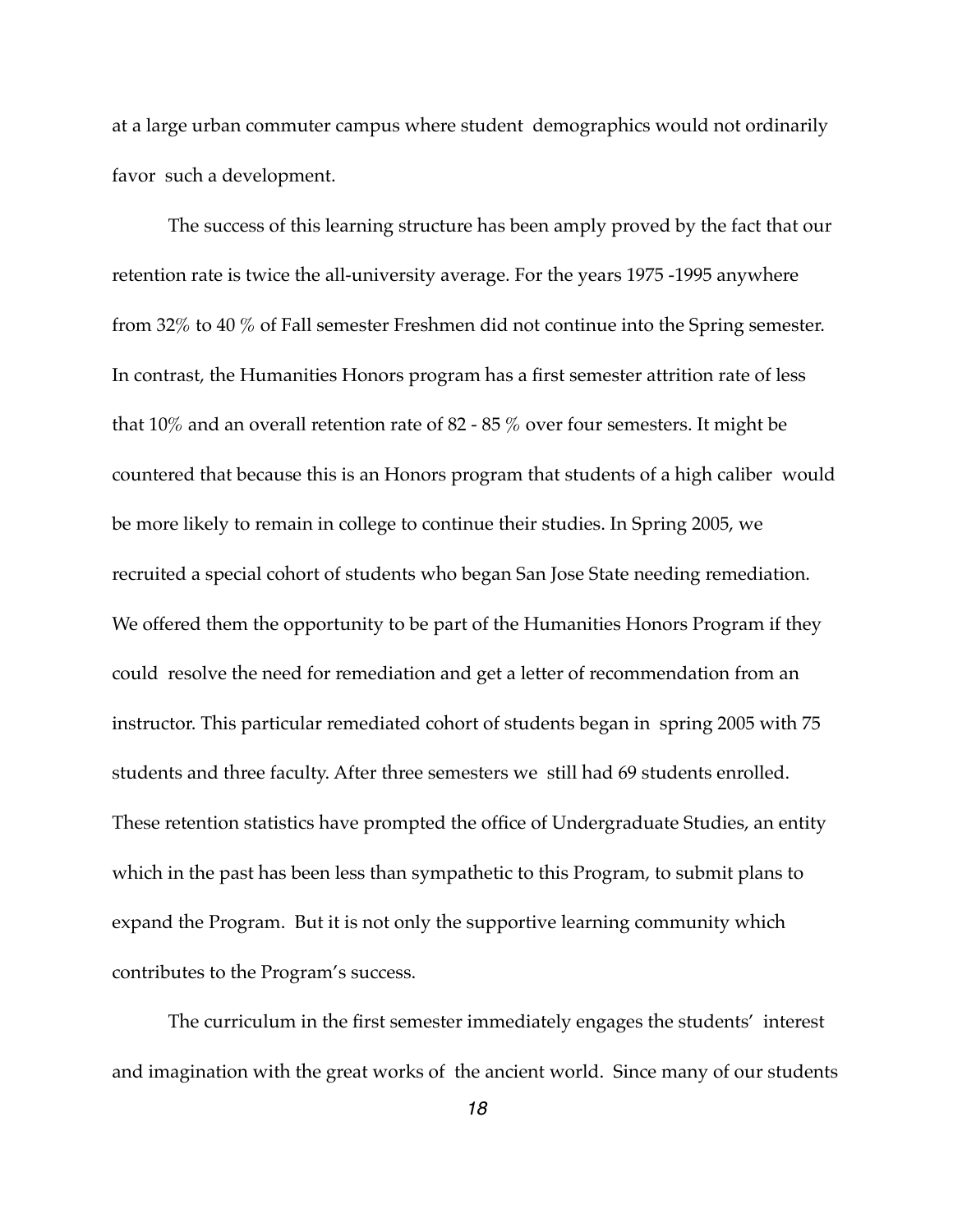are engineering and science majors, team faculty in the large lecture format classes regularly provide material about ancient technology and science, architectural techniques and ancient trade and manufactures. Supplementary handouts and Power Point lectures keep students informed and engaged. In subsequent semesters, their intellects are progressively more challenged by the curriculum. In fact, at the end of the fourth semester at least 40% of students on any one team elect to fulfill a minor in the Humanities department.

Obviously course content in a four - semester program of study needs to be carefully considered. Here some observations of Alfred North Whitehead are remarkably apposite. He intimately recognized a central problem of general education courses, or as he terms them - general studies - in comparison with a student's major course of study, in his terms - specialist education. And that is the issue of student interest - a problem then as it is now according to a recent study on the status of general education in American higher education published by the Association of American Colleges and Universities in 2001.

Whitehead in 1929 observed in his essays on education that:

....the specialist study (i.e. major course work) is normally a study of peculiar interest to the student. He is studying it because he wants to know it. ...The general culture ( i.e.general education) is designed to foster an activity of mind...What education has to impart is an intimate sense for the power of ideas and for the structure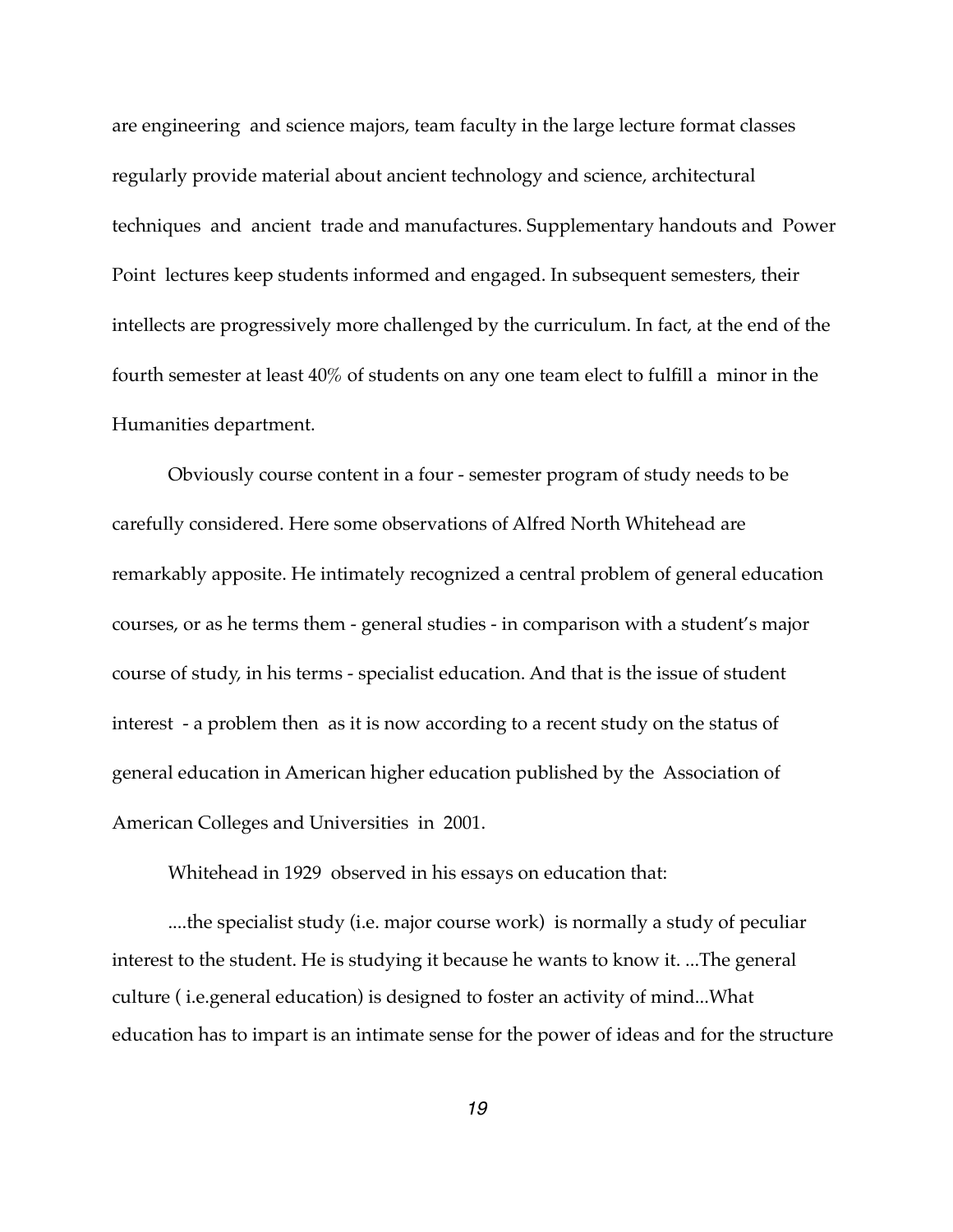of ideas ...which has a peculiar reference to the life of the being possessing it. ( Whitehead 1951, 23 )

In addition to his remarks on general culture courses, he offers these further insights into the type of content likely to engage student interest. It is important to note that in constructing a curriculum he takes into account both the developmental stages of learning and of the individual. Currently, most of general education occurs in the Freshman and Sophomore years, i.e. between the ages of seventeen and twenty. In contrast the physical size of the brain peaks at age eighteen while specific nerve cells which link relatively disparate areas of the brain are not fully developed until complete adulthood (Restak 1979, 102). Thus, it is reasonable to assume that our students' learning capabilities, still in a formative state, need curricula which take into account these developmental changes. Whitehead's suggestions in the 1920's were remarkably prescient when he observed that there was a rhythmic character to intellectual growth. "(T)he quality of our teaching ( i.e.curriculum) should be adapted to the stage in the (student's) rhythm"(Whitehead [1929] 1951, 41-42). We might state in more contemporary terms that our curricula ought to be adapted to the student's cognitive development.

A curriculum in harmony with Whitehead's rhythmic cycles would be one appropriate to the student's first stage in the cycle, the stage of imagination or romance as Whitehead calls it. In the next developmental stage, the curriculum is characterized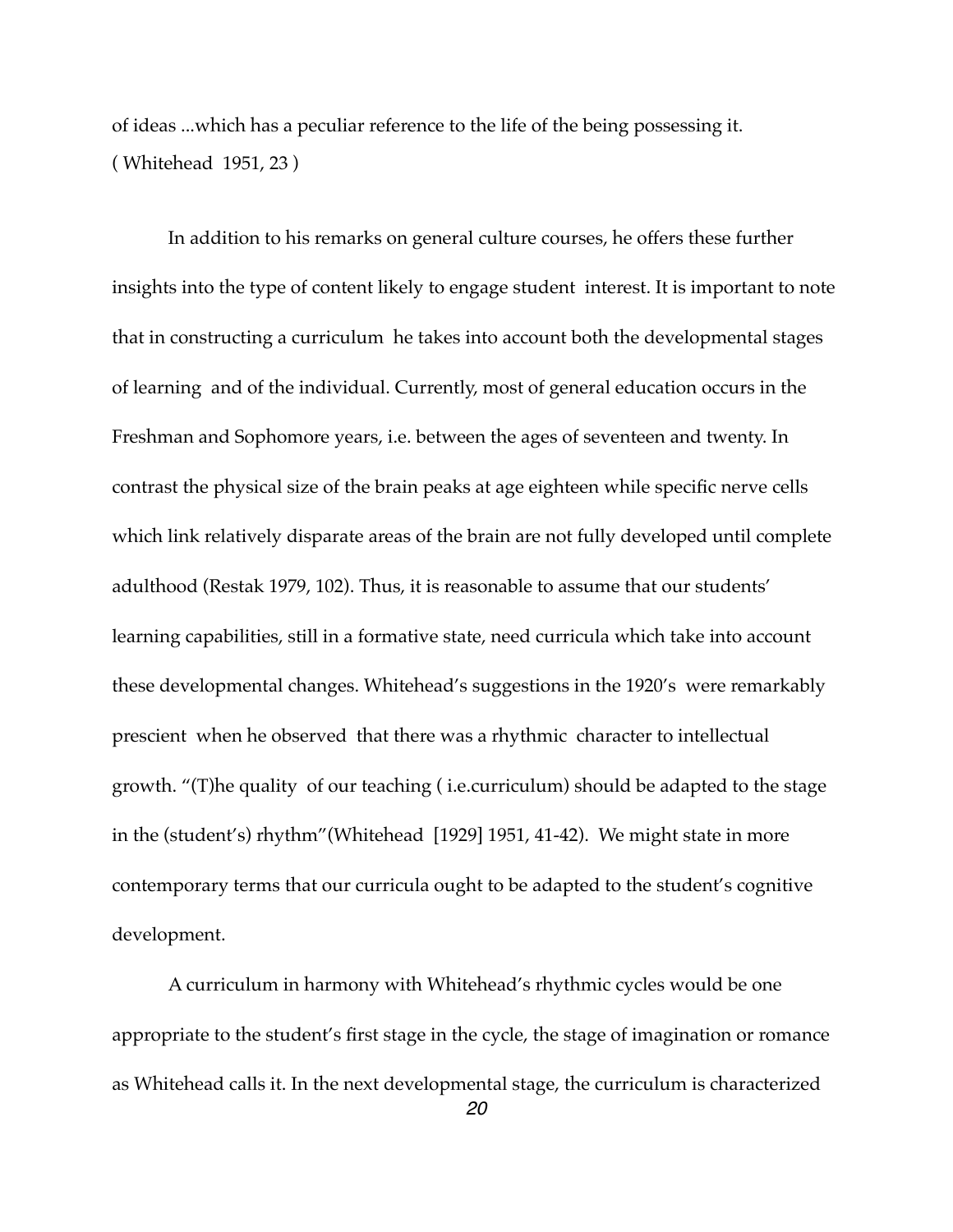by increasing precision and by activities which foster intellectual discipline. In the final stage, the student engages in curricula which foster generalization (Whitehead 1951,43).

Specifically, the curriculum I advocate to a great extent mirrors these stages. The first semester focuses on the empires of the ancient world, - Mesopotamia, Egypt, Greece and Rome, China and India. Assigned readings in the art, architecture and literature are integrated with an examination, whenever appropriate, of the scientific achievements of ancient peoples. Western texts are chosen with the goal of explaining how Western culture develops over time. The inclusion of non-Western texts in themselves of major importance are related to the Western texts thematically. For example, after a discussion of Aristotle's *Nichomachean Ethics* and what the ancient Greeks thought were the proper activities for human beings, we read the *Analects* of Confucius as a counterpoint to Western constructs. These great monuments of human achievement provide a wealth of opportunity for the development of the student's imagination.

Confronted with the exoticism of ancient places and faces, students begin to form both social and academic bonds. Curriculum in the first half of the second semester continues this appeal to their imagination with such readings as *Beowulf*, Dante's *Commedia Divina* and *Tales from the Arabian Nights*. Subsequent readings in the second semester introduce them to medieval proofs for the existence of God. Regardless of their religious positions, analyzing these proofs provides them with a foundation for more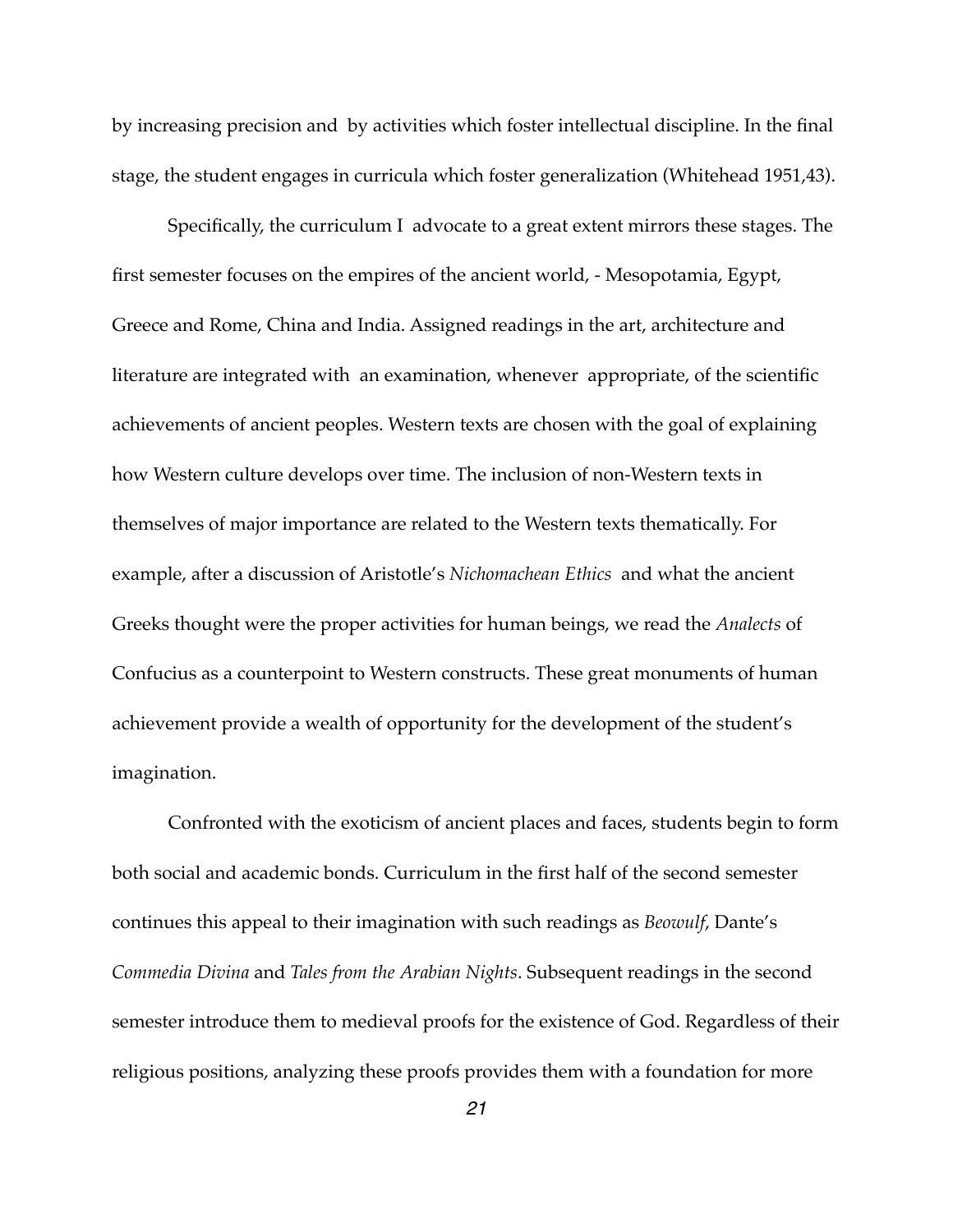sophisticated discussions such as Montaigne's conception of the self, Buddhist constructs of self-reflexion and Francis Bacon's categories of perception. The third semester continues these disciplined analyses with readings in the British Empiricists and the political theories of thinkers such as Locke and Rousseau. This introduction to early modern political theory provides them with an understanding of the historical and philosophical matrix of American history and institutions.

The last point I would like to make about an integrated multi-semester program such as this concerns the faculty who will teach it. They are perhaps more important to learning than a well-constructed curriculum. Students on the whole are malleable with respect to curriculum. They trust our judgment. We are their teachers, assumed to be the holders of knowledge. But that position from which students will not retreat is being subjected to faculty who are inadequate to the task of teaching them. Faculty in a program such as this must be student-centered teachers. The focus must be student learning not faculty performance. Unfortunately the academy is moving more and more towards rewarding faculty for their research rather than their teaching .

Indeed, the ongoing debate over the validity of student evaluations indicates our disquiet with our student's estimations of our performance. On the one hand, we demand that they be mature and responsible adults in fulfilling course requirements but, when they venture their thoughts on our performance, we discount their opinions. We accuse them either of vindictiveness over grades, or worse, of being seduced by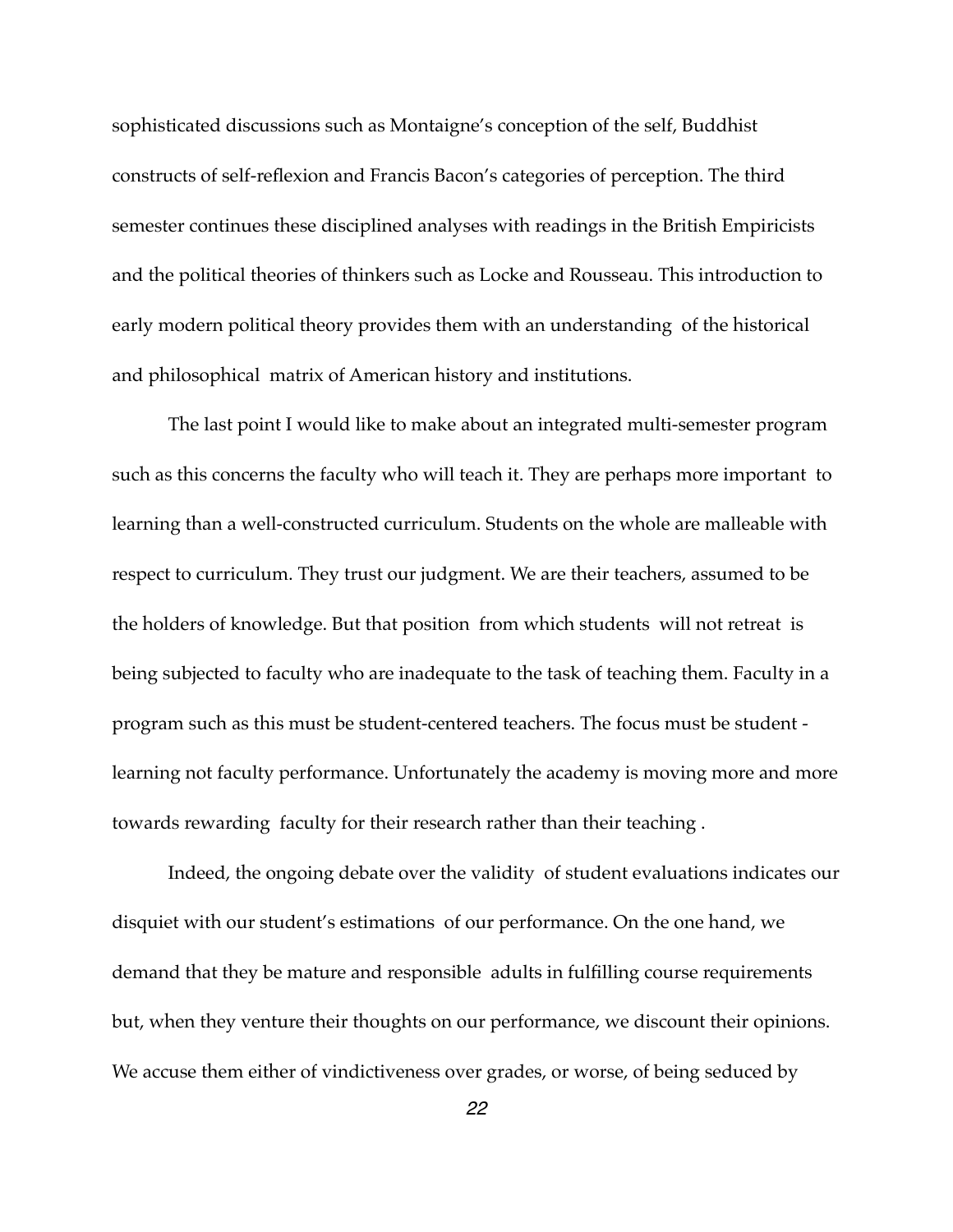charismatic teachers. In the modern academy perhaps the most damning judgment that could be leveled at a teacher is the label 'popular'.

As coordinator of the Humanities Honors Program at San Jose State I regularly review faculty syllabi, assignments, and seminar topics in order to generate the lengthy and detailed assessment reports that all general education courses on our campus must submit on an ongoing basis. In addition, I ask for sample portfolios of student work from these faculty. I am consistently impressed with our faculty's performance on all counts. The rigor of their assignments and the careful seminar planning indicate a real commitment to engaging their students. As their supervisor, I regularly review their statistical evaluations. No faculty score below 4.5 on a five point scale. At least two thirds of them regularly score on the high end between 4.8 and 5.0. Individual narrative evaluations confirm the validity of these figures.

In order to achieve student success we need to put aside our egos and reward good teachers. At so-called research institutions a major shift needs to occur. It is at these institutions that the bulk of student teaching at the lower division level is relegated to graduate assistants. I will grant that their youthful vigor makes them ideal mentors to their young charges. Nonetheless, their commitment to the overall enterprise of general education is limited by their lack of expert knowledge and their marginal status in the academic hierarchy. I suggest that general education be a separate entity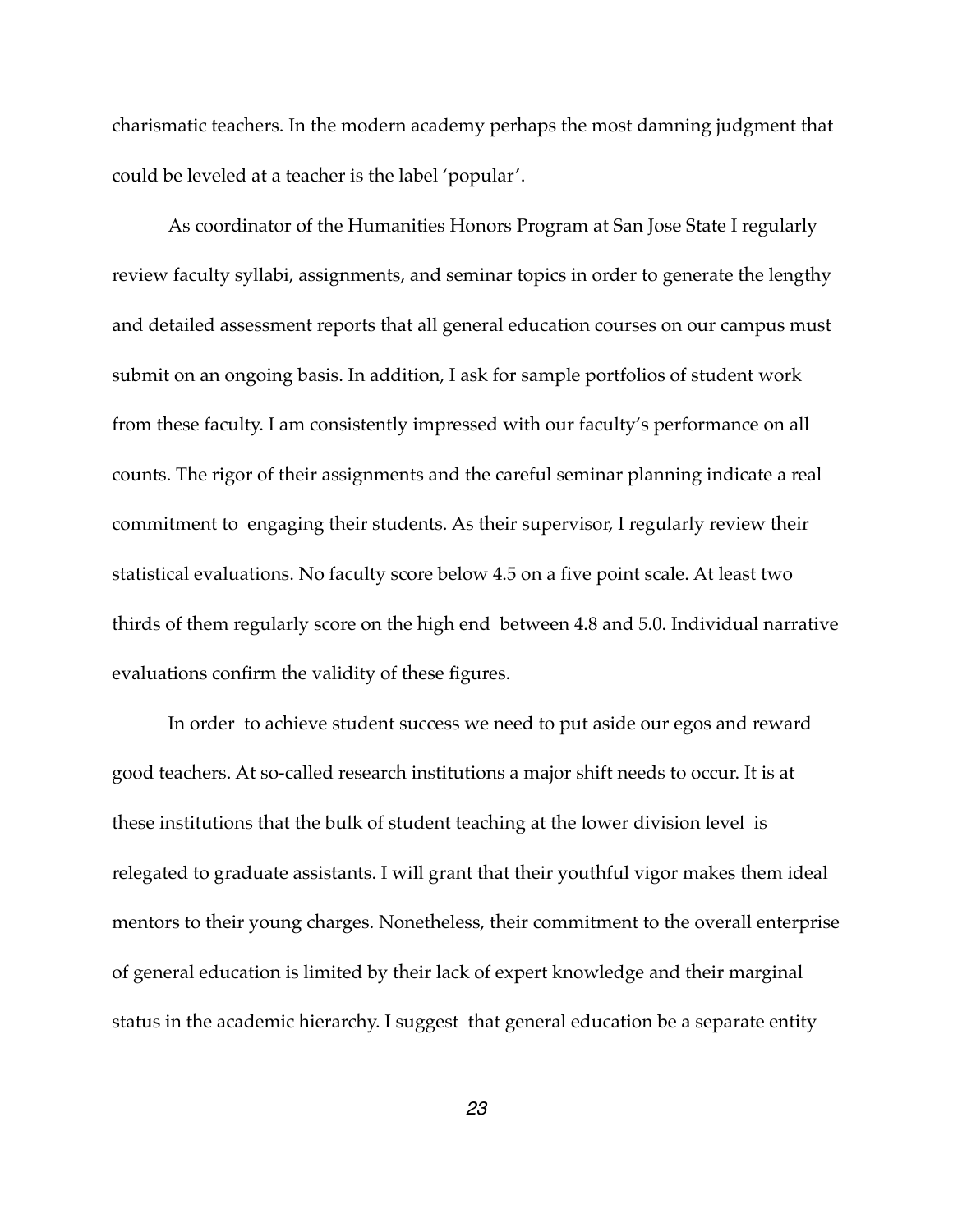where permanent faculty are hired, tenured and promoted primarily for teaching and for involvement in general education.

This does not mean that research is not a part of their professional obligations. Rather, conference papers, whether subsequently published or not, should count more than they do now. I am sure that this aspect of my paper may be the most controversial. However, it is of interest to note that Alfred North Whitehead recognized the importance of excellent teachers in 1929 when he said :

It must not be supposed that the output of a university in the form of original ideas is solely to be measured by printed papers and books labeled with the names of their authors. Mankind is as individual in its mode of output as in the substance of its thoughts. For some of the most fertile minds composition in writing, or in a form reducible to writing, seems to be an impossibility. In every faculty you will find that some of more brilliant teachers are not among those who publish. Their originality requires for its expression direct intercourse with their pupils in the form of lectures, or of personal discussion. Such men exercise an immense influence; and yet after the generation of their pupils has passed away , they sleep among the innumerable unthanked benefactors of humanity. Fortunately, one of them is immortal - Socrates ( Whitehead 1951,103).

In keeping with Whitehead's remarks we may need to advocate a two-tiered faculty.This faculty structure is problematic, to say the least. Nonetheless, something drastic needs to be done to improve the overall quality of general education. Throwing graduate students into the fray only serves to indicate to our students that general education is not taken seriously by 'real' faculty. When we hire temporary lecturers to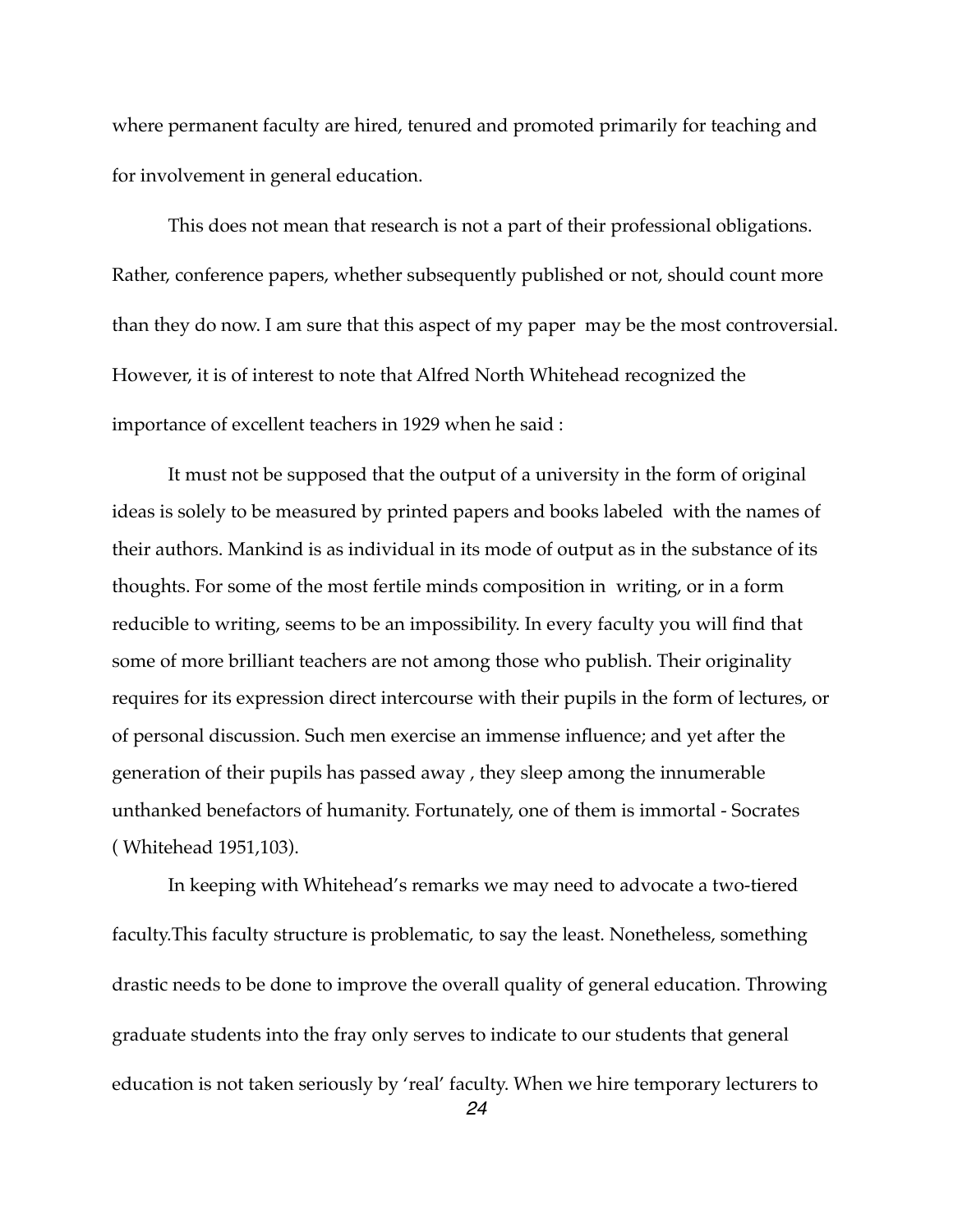fill these positions we create a disenfranchised transient professoriate who either through their tenuous employment or because of the very temporary nature of their positions have no enduring commitment to general education. We should reward faculty for teaching in general education programs. By institutionalizing general education as a separate entity, by motivating outstanding faculty to participate and by rewarding them either with advancement, salary raises or release time we might remove from general education its current stigma as the purgatory of academia.

In conclusion, I would like to make some remarks about course content in these programs. And again I will base my remarks on the Humanities Honors program at San Jose State. Our curriculum focuses entirely on what specific cultures have designated to be their great texts. These works have influenced their cultures for a reason. They have helped each culture describe what for that culture defines the human condition, what explains the central questions of human experience and what has formed each individual culture. By exposing our students to such texts we open them up to the full panoply of human creativity and possibility. I can think of no greater goal than this in general education.

#### Bridging the Abyss: Collaborative Research between the Two Disciplines

I would like close my discussion of general education as a means to bridging the divide between the sciences and humanities so that communication between these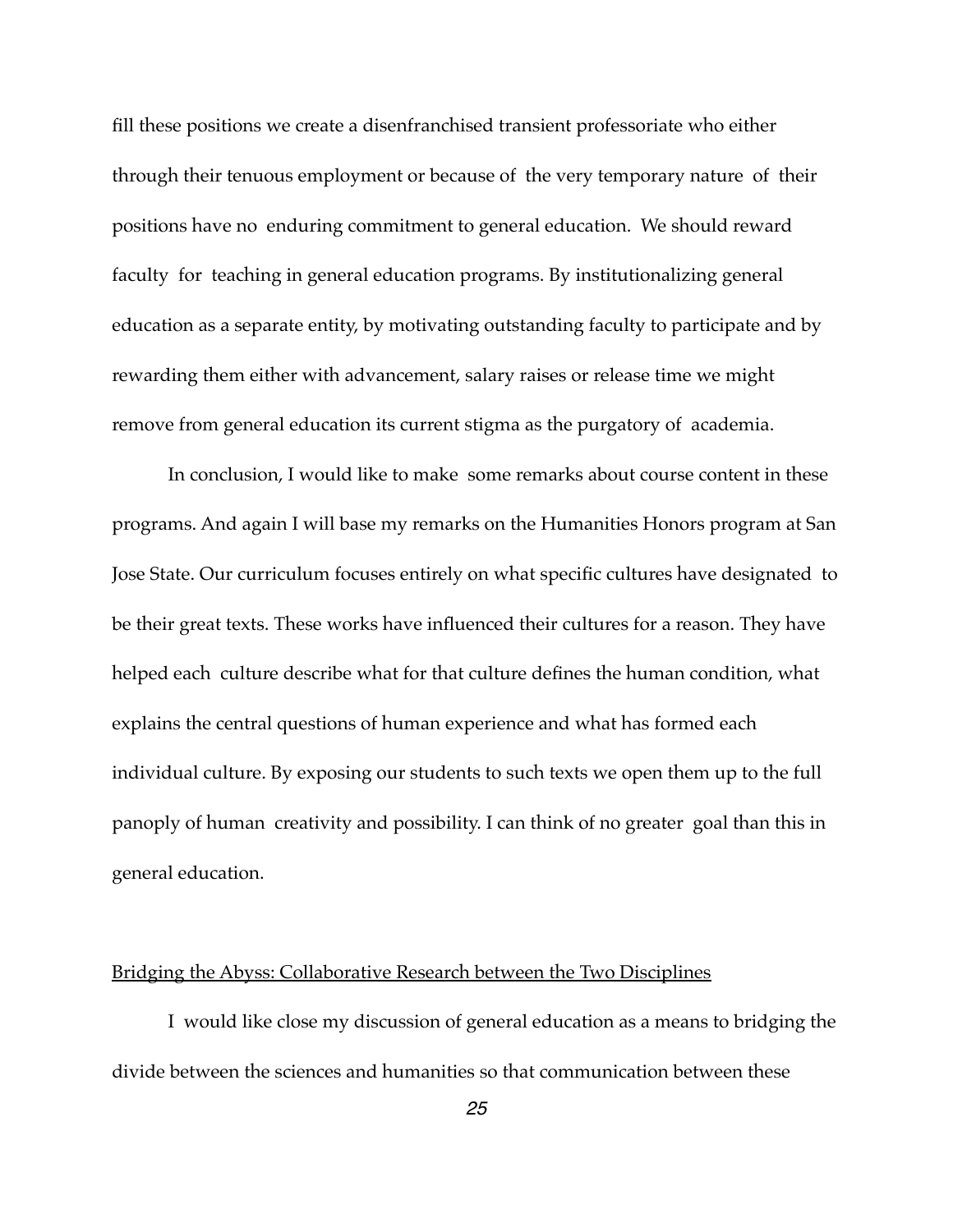groups becomes a source of fruitful collaborative research. Again I will draw from my own experiences. Currently I am engaged in a book - length study of the Greek goddess, Styx. In antiquity, both Homer and Hesiod make reference to her originary site on Mt. Chelmos in the northern Peloponnese. Local legends associated with this goddess have long been interpreted as just that - myths- with little basis in fact. However, understanding the geology of her originally site reveals, in my opinion, that these legends were prompted by a need to understand phenomena which have a geological basis. I was directed to investigate geology by a colleague of mine when I remarked that Styx's waters made a black stain on the sheer rock face from which they fall. She suggested I work with one of her hydrology students who was making a study of ground water in Greece. This student led me to several studies made by geologists in the 19th and 20th centuries which have completely altered both the direction of and the conclusions drawn from my research on this goddess.

In the same vein, collaborative research with those who are expert in computer technology has led me to several serendipitous discoveries. I am engaged in cataloging a series of 19th century photographs made of classical statuary in the Capitoline Museum which were part of a larger collection of photographs used for teaching purposes at a small New York preparatory school in the 1880's. I was urged by my husband , a computer engineer, to have many of them digitized at low resolution so that they could be published possibly as an "e-book" and at high resolution so that I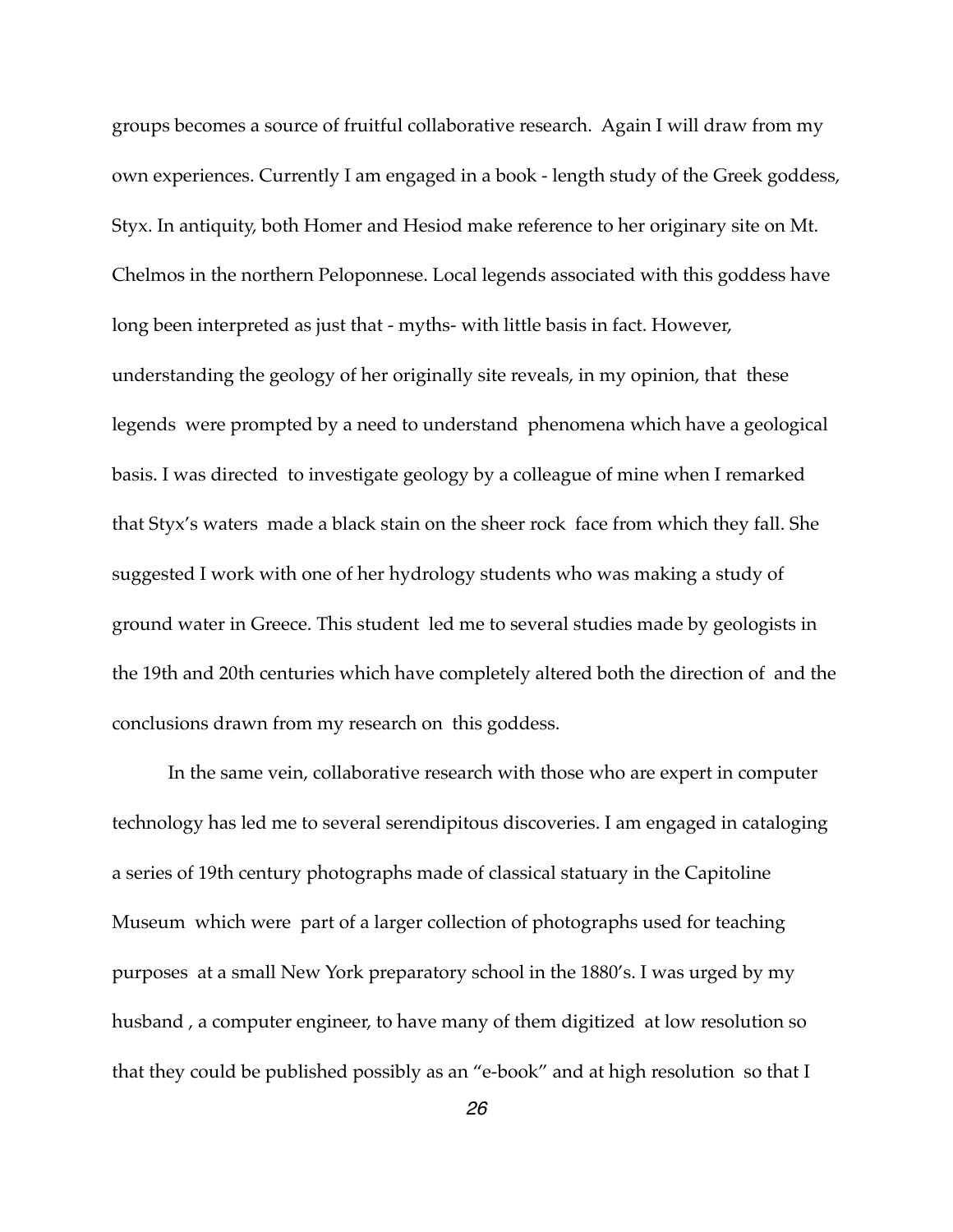could more easily catalogue and study them without constant handling of the originals. One of the photographs was of a gallery in the Vatican, at the end of which stood a large, black marble urn. In the original photograph, the urn was unremarkable. But when the photograph was digitized to a high resolution, I was able to zoom in on specific details. My original intent had been to enlarge portions of the image so that I could more easily identify the statues on display in the gallery. Imagine my surprise when I realized that the figure of the photographer bending over his camera was reflected on the shiny black surface of the urn, an object which heretofore I had dismissed as unexceptional and without any interest.

My last example comes from an article published in *The Chronicle of Higher Education* on the way in which "(t)echnology is reshaping literary scholarship on such Melville classics as *Moby- Dick*" ( Howard 2006, A14). Prof. Olsen-Smith on the English faculty of Boise State University discovered in the Harvard's Houghton Library that a book formerly part of Melville's personal library contained marginalia and marked passages by the famous author. The book, Beale's *Natural History of the Sperm Whale* was one of the important sources Melville used in writing *Moby-Dick.* Unfortunately much of the marginalia, written in pencil, had been erased in the course of its fortunes from Melville's library to its current resting place. However, with the aid of computer enhancement some of Melville's remarks were recoverable providing scholars with important insights into Melville's creative process.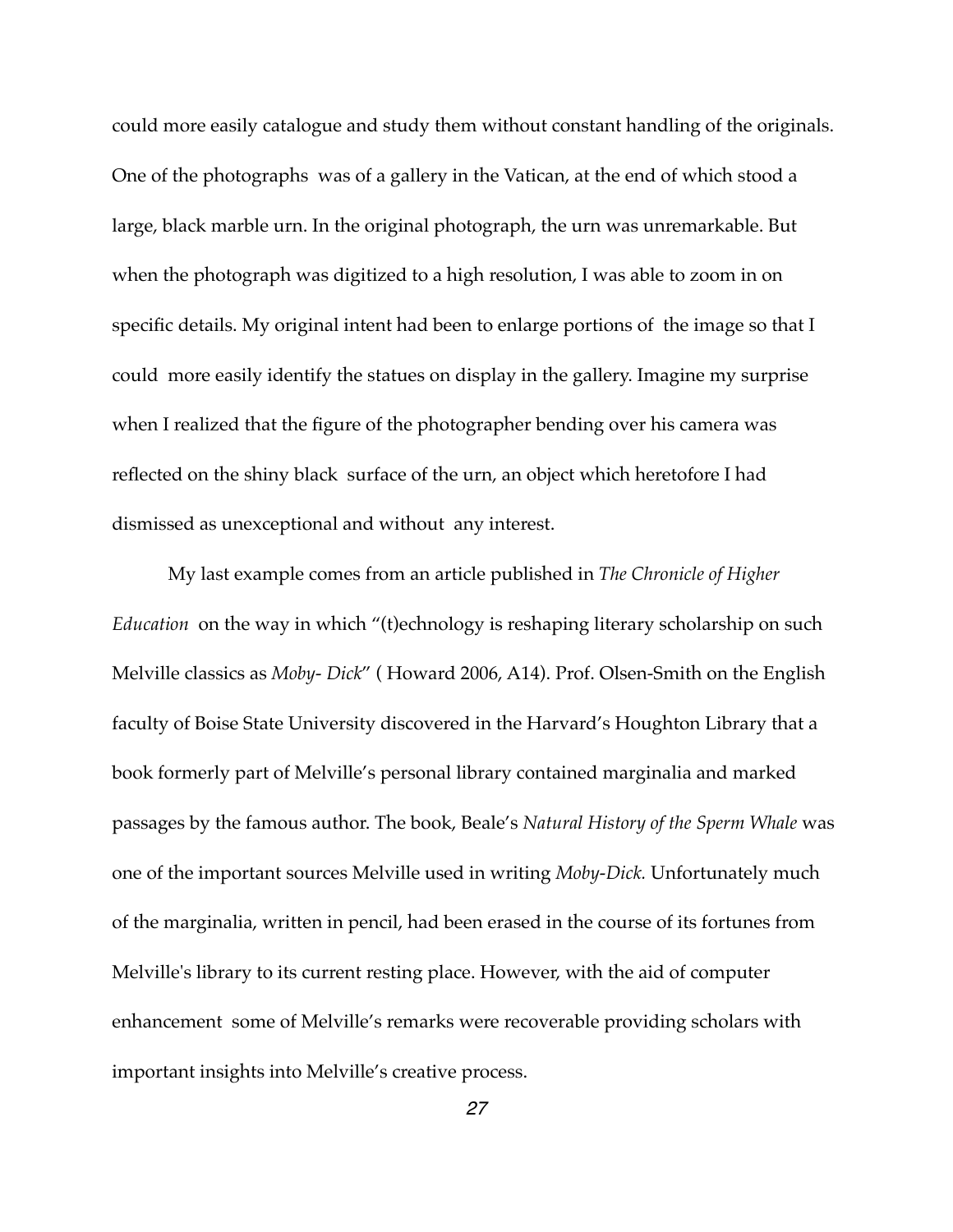The current discovery of a palimpsest containing a lost work of the Greek mathematician, Archimedes and its subsequent recovery solely through computer technology has recently been the feature of several PBS programs all of which illustrate the importance of collaboration between humanities professionals and computer scientists.

These few examples amply testify to the importance of such collaborations and point towards a future where such collaborative efforts will increase. If these collaborations are buttressed by a mutual understanding instituted at any early stage of educational and scholarly development, they can only lead to more rewarding and enjoyable research.